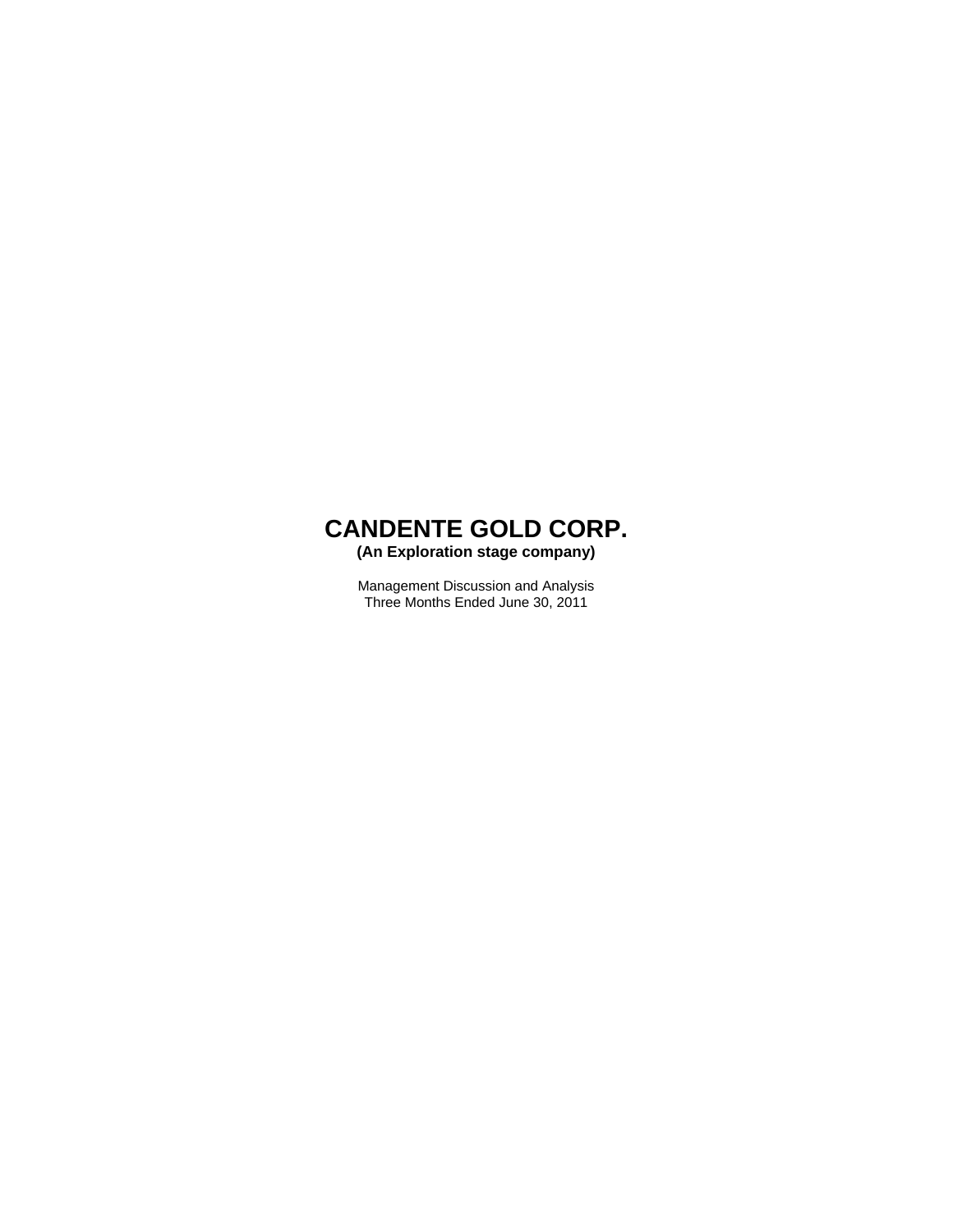### **INTRODUCTION**

The following Management Discussion and Analysis ("MD&A") for Candente Gold Corp. ("Candente Gold") and its subsidiary companies (collectively, the "Company") is prepared as of September 13, 2011 and should be read in conjunction with the Company's condensed consolidated interim financial statements for the quarter ended June 30, 2011 ("Q1-2012") and the Company's audited consolidated financial statements and the notes thereto for the year ended March 31, 2011 ("fiscal 2011").

We note that the Company's financial statements are reported under International Financial Reporting Standards ("IFRS") for the first time this quarter. The effects of the Company's conversion from Canadian Generally Accepted Accounting Principles ("Canadian GAAP") to IFRS have been identified in Note 9 of the Company's June 30, 2011 unaudited condensed consolidated interim financial statements and in this MD&A.

The Company's reporting currency is the US Dollar.

Some of the statements in this MD&A are forward-looking statements that are subject to risk factors set out in the cautionary note contained herein.

Candente Gold's common shares are listed on the Toronto Stock Exchange ("TSX") and the Bolsa de Valores de Lima ("BVL") under the trading symbol "CDG".

Additional information on the Company can be found in the Company's Annual Information Form ("AIF"), filed with the Canadian regulators and available on SEDAR at www.sedar.com.

#### **DESCRIPTION OF BUSINESS**

Candente Gold is a Vancouver, Canada, based mineral exploration company which has an interest in the El Oro project in Mexico ("El Oro") and in various gold-silver properties in Peru. The Company conducts its operations through wholly-owned subsidiaries.

The Company is in the exploration stage and there can be no assurance that commercially viable ore deposits may exist on any of its properties until the Company completes further exploration work and comprehensive economic evaluation based upon that work.

The El Oro project is the Company's highest priority project at this time.

### **PROJECTS UPDATE**

#### **EL ORO**

#### **Summary**

El Oro is a district scale gold project encompassing one of the largest and most prolific high grade gold dominant epithermal vein systems in Mexico. The El Oro district includes over 50 known veins, but the bulk of the historic district production - 6.4 million ounces of gold and 74 million ounces of silver - was reported as being produced from just two of these veins. The San Rafael vein alone is reported to have produced over 4 million ounces of gold and 44 million ounces of silver over an average of only 200 metres vertical, a 2.4 km strike length and at grades averaging 9- 16 g/t gold.

The San Rafael vein system is analogous to other epithermal vein systems mined in Mexico such as Fresnillo, Guanajuato and Pinos Altos, where gold and silver is mined over 600 to 1200 m vertically. Mine grades in the San Rafael vein are reported to have averaged 10 to 12 g/t gold and 120 to 160 g/t silver and reached as high as 50 g/t gold and 500 g/t silver.

#### **Property Option Agreement**

The Company's interest in El Oro is held through its fully-owned subsidiary Minera CCM, S.A. de C.V. ("CCM"), the Mexican company that holds an option on the El Oro gold property ("El Oro") in Mexico.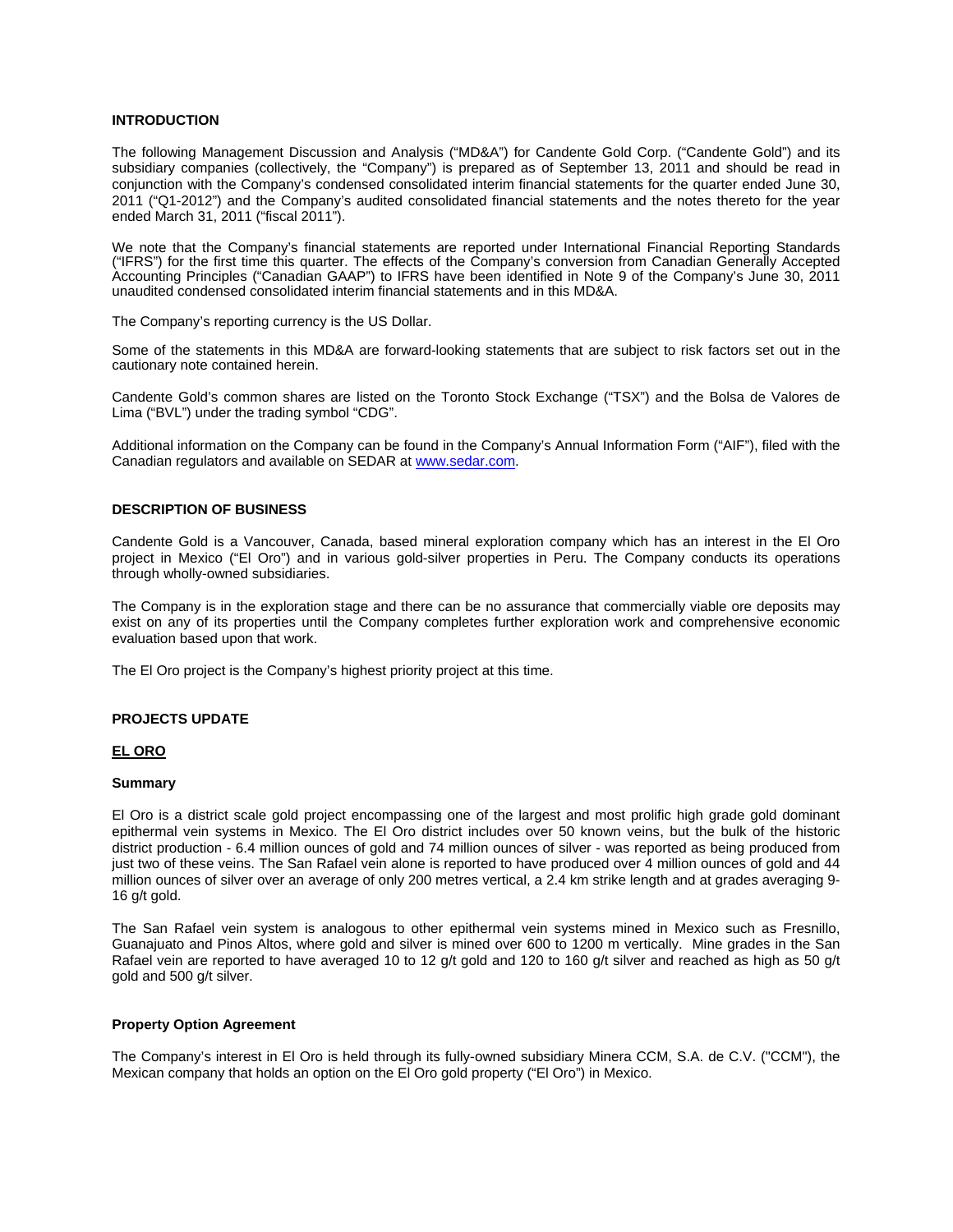On May 5, 2006, CCM, Candente Copper Corp. ("Cadente Copper") and Canaco Resources Inc. ("Canaco") entered into a letter agreement (the "2006 Agreement") with Luismin, S.A. de C.V. ("Luismin") and Desarrollos Mineros San Luis, S.A. de C.V. ("Desarrollos"), subsidiaries of Goldcorp Inc., that provided CCM with an option (the "Option") to acquire up to a 70% undivided interest in El Oro, subject to a 40% back-in right, in 24 mining concessions comprising approximately 14,950 hectares located in the states of Mexico and Michoacan, Mexico.

Certain exploration and mining concessions included in El Oro are subject to net smelter returns royalties.

The Option is comprised of an option to initially acquire 50% of El Oro (the "First Option") and then a further 20% (the "Second Option"). The issue of shares and the completion of certain levels of exploration expenditures on El Oro are required to exercise the Option.

In two separate letter agreements dated February 2, 2009 (the "February 2009 Agreement") and September 30, 2009 (the "September 2009 Agreement"), the parties agreed to certain amendments to the 2006 Agreement. The most significant change was the removal of the back-in right on the historic mining area which covers all known gold and silver bearing veins. In accordance with the terms of the 2006 Agreement, as amended, each of Candente Copper and Canaco committed to issue to Luismin an additional 125,000 common shares in their respective share capital on or before November 30, 2009 (completed), and agreed that in order to exercise the First Option the Company would:

- Commit to issue to Luismin 250,000 Candente Gold shares on or before November 30, 2009 and 250,000 Candente Gold shares on or before May 30, 2010 (both completed);
- Be required to issue to Luismin 250,000 Candente Gold shares on or before November 30, 2010 and 250,000 Candente Gold shares on or before November 30, 2011 (both completed);
- Commit to cumulative exploration expenditures totaling \$2,500,000 to be completed on or before May 30, 2010 (completed);
- Be required to make an additional \$2,500,000 in exploration expenditures on or before November 30, 2011 (completed);

Accordingly, during the year ended March 31, 2011, the Company completed the requirements to earn an undivided 50% interest in the El Oro project.

The 2006 Agreement, as amended, now provides that in order to exercise the Second Option the Company is:

- Required to issue to Luismin 500,000 Candente Gold shares on or before November 30, 2012 and 500,000 Candente Gold shares on or before November 30, 2013; and
- Required to make an additional \$2,500,000 in exploration expenditures on or before November 30, 2012 and an additional \$2,500,000 in exploration expenditures on or before November 30, 2013.

### **Current Exploration**

Candente Copper and Canaco suspended operations at El Oro in 2008 following a program of surface soil sampling, NSAMT geophysics, and 4,095m of drilling. In February 2010, exploration activity in the El Oro district was resumed, following the incorporation of Candente Gold, financing and the amendment of the 2006 Agreement with Luismin.

Exploration since February 2010 has included drilling of the San Rafael vein system from both surface and from underground within the San Juan adit, backfill and sidewall sampling within the San Rafael vein during reclamation of the San Juan adit to confirm the historic grades, drilling of exploration targets in the Oriente area of the district, remapping and resampling of old trenches in the Cortaduras area, remapping and sampling of the San Francisco de Los Reyes area, and rehabilitation of the pre-existing Dos Estrellas underground tunnel system to provide future underground drilling access

The current exploration program in the El Oro district is focused on rehabilitation of the pre-existing Dos Estrellas underground tunnel system to provide underground drilling access, surface drilling along San Rafael Vein system from the Cerro Somera, Tiro Norte and other areas, and systematic exploration of several other target areas.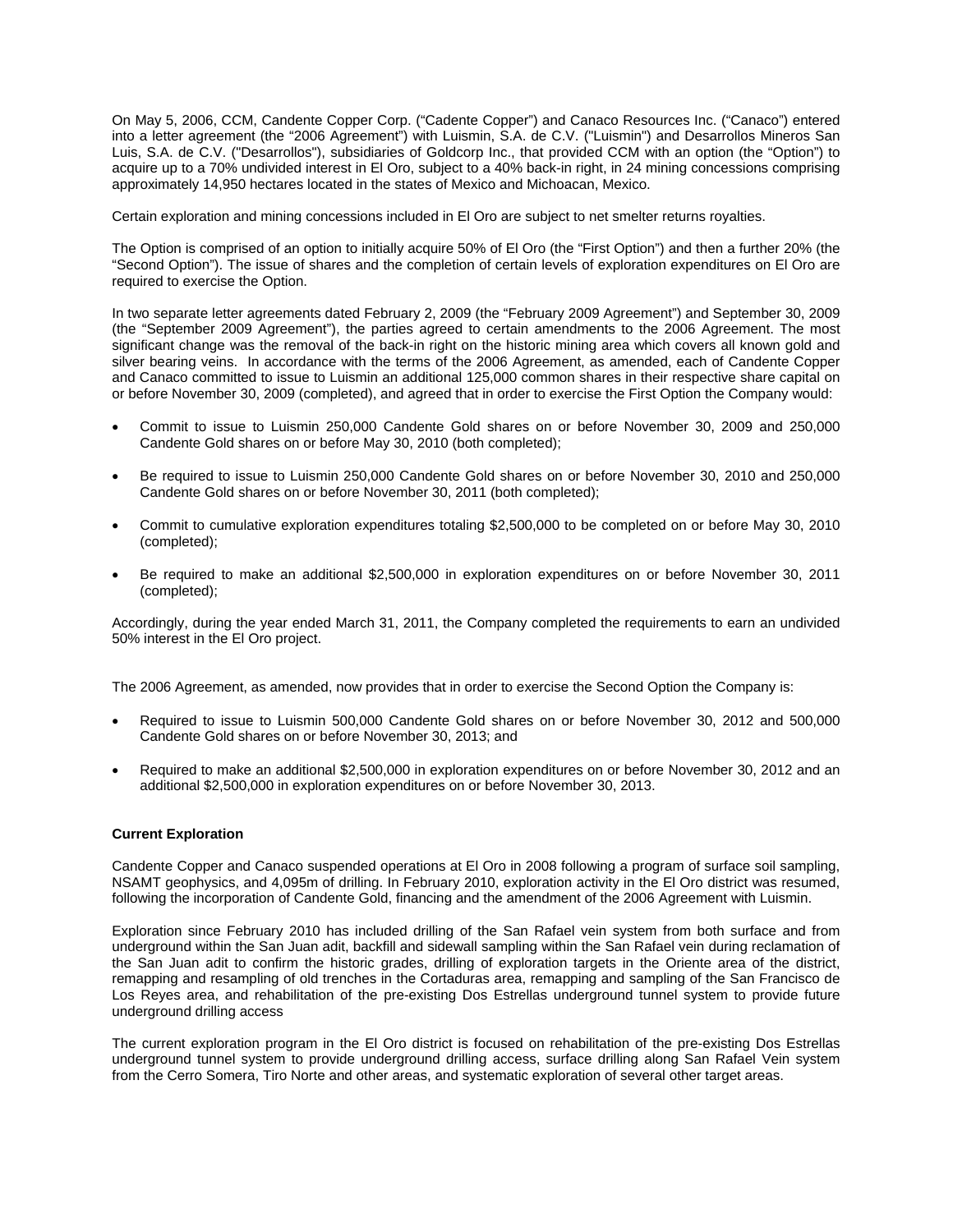### **Dos Estrellas Tunnel Rehabilitation**

The underground rehabilitation and drifting program in the pre-existing Dos Estrellas tunnel was started in March 2011 and as of this date is still in progress. The objective of this work is to provide access for underground drilling to evaluate the Verde vein (at approximately 550 metres into the tunnel), and then the northwest extension of the San Rafael vein (at approximately 1,700 metres into the tunnel). The Dos Estrellas tunnel intersects the Verde vein at 750m and the San Rafael vein at 1,900 metres, but drilling is planned to be carried out from the hanging wall side of both veins, in order to provide better drill locations to test well below the historical underground workings.

The Company is also currently sampling and mapping the main structures and veins encountered along the Dos Estrellas tunnel as reclamation progresses. This work, together with the ongoing surface mapping, is expected to provide greater structural control for future drill programs in this area. Assay results from this sampling are currently pending.

### **Surface Drilling – San Rafael Vein**

In September 2010, reclamation of the San Juan adit and underground drilling of the southern end of the San Rafael vein was suspended due to the presence of unsafe ground conditions in area of extensive backfill. The drill was moved and surface drilling of the northern end of the San Rafael vein began from the top of Cerro Somera in November 2010, targeting potential gold and silver mineralization below the old workings of the San Rafael vein – both unmined extensions to known high-grade mining blocks, and a potential stacked system well below the historic workings. Since November 2010, 13 holes plus 8 wedged holes, totaling 11,040.6 metres have been drilled from surface along the San Rafael vein system. A summary of the drilling is presented in Table 1 below.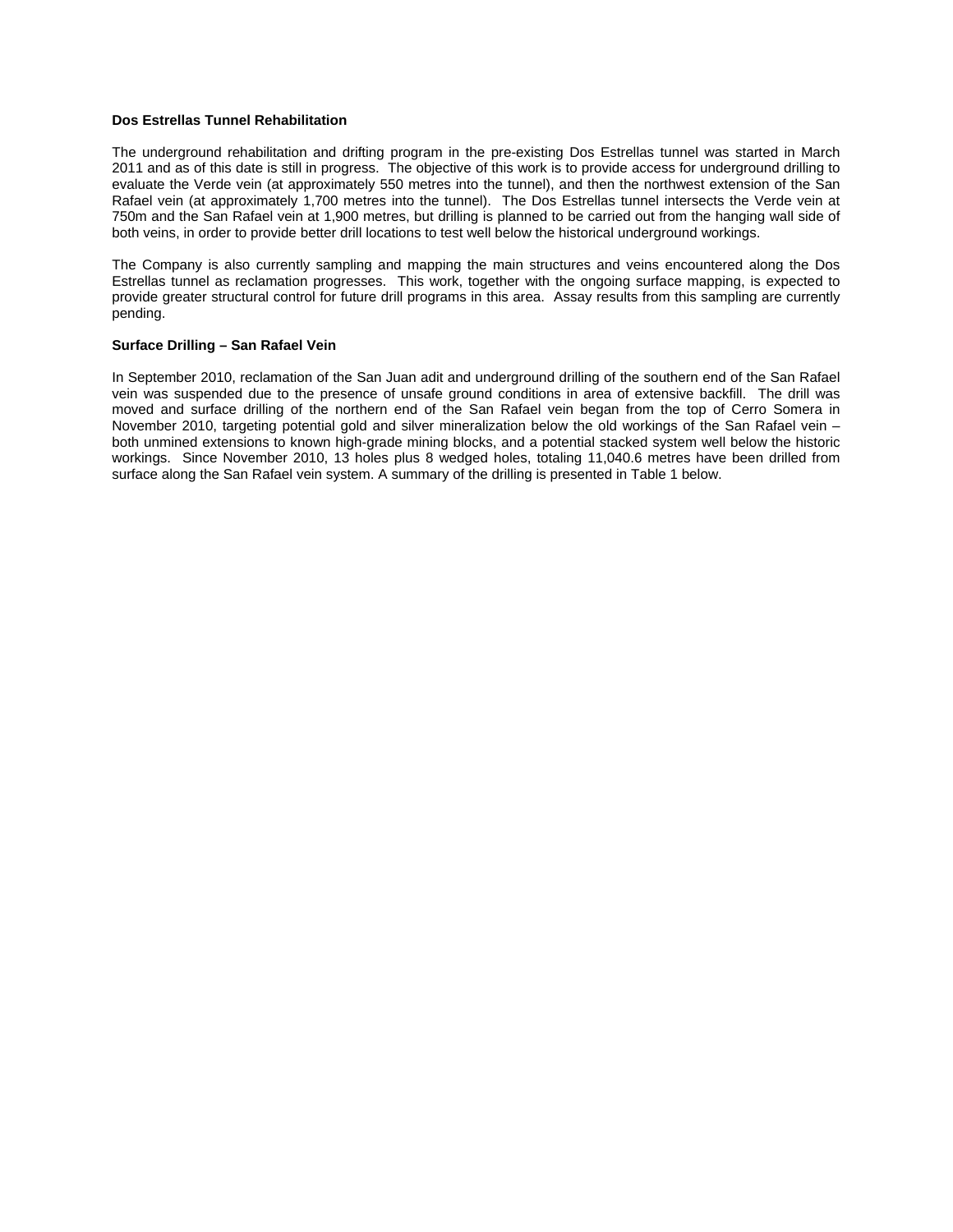# *TABLE 1 – Summary of Surface Drilling – November 2010 to current*

| Hole ID                      | Collared                              | Dip   | Az  | L(m)  | Total (m) | <b>Target Tested</b>                                                                    | <b>Results</b>                                                                                            | <b>Notes</b>                                                                      |
|------------------------------|---------------------------------------|-------|-----|-------|-----------|-----------------------------------------------------------------------------------------|-----------------------------------------------------------------------------------------------------------|-----------------------------------------------------------------------------------|
| SR-10-001                    | 200m at the<br>SW of Tiro<br>Reforma. | -60   | 080 | 753.0 | 753.0     | NW extension of San Rafael Vein, below<br>the historical workings.                      | From 508.0 to 509.0m; 0.03 Au g/t; 54 Ag<br>g/t.                                                          | Difficult Drill conditions.                                                       |
| SR-10-001W1                  | 200m at the<br>SW of Tiro<br>Reforma. | $-60$ | 080 | 578.0 | 1,331.0   | NW extension of San Rafael Vein, below<br>the historical workings.                      | From 501.8 to 502.2m; 0.02 Au g/t; 230 Ag<br>g/t and From 513.8 to 516.6m; 0.07 Au g/t;<br>19.32 Ag g/t.  | Difficult Drill conditions.                                                       |
| SR10-001W2                   | 200m at the<br>SW of Tiro<br>Reforma. | $-60$ | 080 | 555.0 | 1,886.0   | NW extension of San Rafael Vein, below<br>the historical workings.                      | No significant values.                                                                                    | Difficult Drill conditions.                                                       |
| SR10-002                     | Top of Cerro<br>Somera.               | $-70$ | 060 | 169.5 | 2,055.5   | SR vein above 2,400 masl; historical<br>high grade Au zone in level 8.                  | None                                                                                                      | Hole abandoned due to deviation of ><br>$12^{\circ}$ .                            |
| SR10-002A                    | Top of Cerro<br>Somera.               | $-68$ | 058 | 610.0 | 2.665.5   | SR vein above 2,400 masl; historical<br>high grade Au zone values in level 8.           | From 373.1 to 448.0m; 0.96 Au g/t; 5.06<br>Ag g/t and From 503.3 to 503.9m; 18.14<br>Au g/t; 137 Ag g/t.  | Discovery of the Somera tuff with<br>Buddingtonite and Veta Nolan.                |
| SR10-002W1                   | Top of Cerro<br>Somera.               | -68   | 058 | 596.0 | 3,261.5   | SR vein above 2,400 masl; historical<br>high grade Au zone in level 8.                  | From 391.0 to 460.2 m; 1.06 Au g/t; 7.93<br>Ag g/t and From 508.5 to 509.0m; 2.41<br>Aug/t; 372 Ag g/t.   | Discovery of the Somera tuff with<br>Buddingtonite and Veta Nolan.                |
| SR10-003                     | 200m at the<br>SW of Tiro<br>Reforma. | $-68$ | 070 | 430.0 | 3,691.5   | NW extension of San Rafael Vein, below<br>the historical workings.                      | No significant values. Hole pending to<br>finishing.                                                      | This hole will be completed once the<br>Somera drilling has been completed.       |
| SR11-001                     | Top of Cerro<br>Somera.               | $-73$ | 060 | 51.0  | 3.742.5   | SR Vein, below 2,400 masl; high grade<br>zone projected by Placer in 2003               | None                                                                                                      | Hole deviated, 11º from the original Az.,<br>has to be shot down after 51m. Deep. |
| SR11-001A                    | Top of Cerro<br>Somera.               | $-73$ | 060 | 819.0 | 4,561.5   | SR Vein, below 2,400 masl; high grade<br>zone projected by Placer in 2003               | From 444.5 to 446.35m; 30.65 Au g/t; 3.0<br>Ag g/t and From 669.3 to 702.3m; 13.69<br>Au g/t; 6.5 Ag g/t. | Hole hit Angelica Vein at 2,550 masl and<br>San Rafael Vein at 2,300 masl.        |
| SR11-001A-<br>W <sub>1</sub> | Top of Cerro<br>Somera.               | $-81$ | 078 | 45.5  | 4.607.0   | SR Vein, below 2,400 masl                                                               | None                                                                                                      | Wedge abandoned due to drill starting<br>lost down hole.                          |
| SR11-002                     | 200m E of<br>San Patericio<br>Shaft   | -65   | 065 | 549.0 | 5,156.0   | SR vein, high grade zone projected by<br>Placer in 2003, close to San Patricio<br>Shaft | No significant values.                                                                                    | Hole hits old workings, can't pass them.                                          |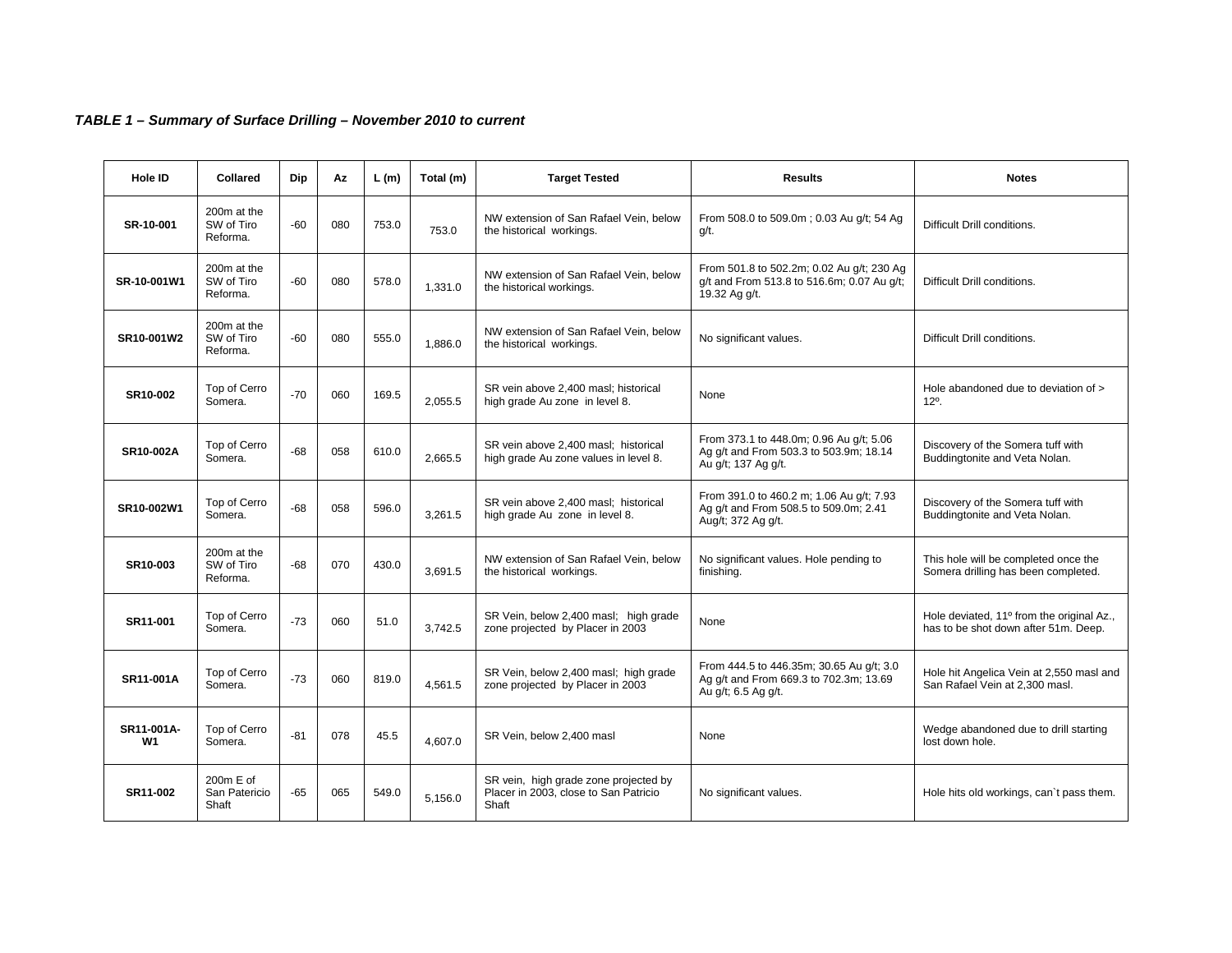| <b>Hole ID</b> | <b>Collared</b>                                | Dip   | Az          | L(m)  | Total (m) | <b>Target</b>                                                                                 | <b>Results</b>                                                                                                | <b>Notes</b>                                                                                                 |
|----------------|------------------------------------------------|-------|-------------|-------|-----------|-----------------------------------------------------------------------------------------------|---------------------------------------------------------------------------------------------------------------|--------------------------------------------------------------------------------------------------------------|
| SR11-003       | 200m E of<br>San Patericio<br>Shaft            | $-68$ | 065         | 918.0 | 6,074.0   | SR vein, second mineralized system at<br>depth.                                               | No significant values.                                                                                        | Hit San Rafael as Qtz - Bxx - Vein with<br>suphides at the very end of this hole.                            |
| SR11-003-W1    | 200m E of<br>San Patericio<br>Shaft            | $-66$ | 065         | 384.0 | 6,458.0   | SR vein, second mineralizedsystem at<br>depth.                                                | No significant values.                                                                                        | Hit San Rafael as Qtz - Bxx - Vein with<br>suphides at the very end of this hole.                            |
| SR11-003-W2    | $200m \text{ E of}$<br>San Patericio<br>Shaft  | $-65$ | 065         | 305.0 | 6,763.0   | SR vein, second mineralized system at<br>depth.                                               | From 620.2 to 621.8m; 3.828 Au g/t; 4.5<br>Ag $g/t$ .                                                         | The section shows we have the potential<br>between 2,250 to 2,350 masl and the<br>second body can be deeper. |
| SR11-004       | 300m to the<br>West of Skip<br>shaft           | $-70$ | 061         | 707.0 | 7,470.0   | San Rafael Vein high grade Au zone<br>projected by Placer in 2003, below the<br>old workings. | From 431.5 to 432.3m; 7.70 Au q/t; 3.50<br>Ag g/t.                                                            | Hit San Rafael vein as a Qtz - Bxx - Vn,<br>No sulphides.                                                    |
| SR11-004-W1    | 300m to the<br>West of Skip<br>shaft           | $-68$ | 061         | 269.7 | 7,739.7   | San Rafael Vein high grade Au zone<br>projected by Placer in 2003, below the<br>old workings. | From 449.95 to 451.1m; Au 0.07 g/t; 315<br>Hit San Rafael as a Qtz - Bxx - Veinn, No<br>Sulphides.<br>Ag g/t. |                                                                                                              |
| SR11-005       | 300m to the<br>West of Skip<br>shaft           | $-80$ | 061         | 663.4 | 8,403.0   | San Rafael Vein high grade Au zone<br>projected by Placer in 2003, below the<br>old workings. | No significant values.                                                                                        |                                                                                                              |
| SR11-005-W1    | 300m to the<br>West of Skip<br>shaft           | $-77$ | 061         | 1.0   | 8,404.0   | San Rafael Vein high grade Au zone<br>projected by Placer in 2003, below the<br>old workings. | No significant values.                                                                                        |                                                                                                              |
| SR11-006       | 300m to the<br>West of Skip<br>shaft           | -90   | $\mathbf 0$ | 688.9 | 9,092.9   | San rafael Vein, second mineralized<br>system at depth.                                       | No significant values.                                                                                        | San Rafael Occurs at depth, as a Qtz -<br>Bxx - Vein, with very little sulphides.                            |
| SR11-007       | Below of the<br>San Juan<br>Adit, SR<br>stops. | $-65$ | 50          | 481.6 | 9,574.5   | San Rafael Vein high grade Au zone<br>projected by Placer in 2003, above 2,400<br>masl.       | Results pending                                                                                               | Hit San Rafael Vein as a Qtz - Bxx -<br>Vein, good looking textures                                          |
| SR11-008       | 300m to the<br>West of Skip<br>shaft           | $-75$ | 61          | 536.5 | 10,110.9  | San Rafael Vein high grade Au zone<br>projected by Placer in 2003, below 2,400<br>masl.       | Results pending                                                                                               | Hit San Rafael as a Qtz - Bxx - Vein, No<br>Sulphides.                                                       |
| SR11-009       | Below of the<br>San Juan<br>Adit, SR<br>stops. | -62   | 46          | 469.4 | 10,580.3  | San Rafael Vein high grade Au zone<br>projected by Placer in 2003, above 2,400<br>masl.       | Results pending                                                                                               | Hit San Rafael Vein as a Qtz - Bxx -<br>Vein, good looking textures                                          |
| SR11-010       | 300m to the<br>West of Skip<br>shaft           | $-70$ | 75          | 460.3 | 11,040.6  | San Rafael Vein high grade Au zone<br>projected by Placer in 2003, below 2,400<br>masl.       | Results pending                                                                                               | Hit San Rafael, as Qtz - Bxx - Vein. With<br>out sulphides.                                                  |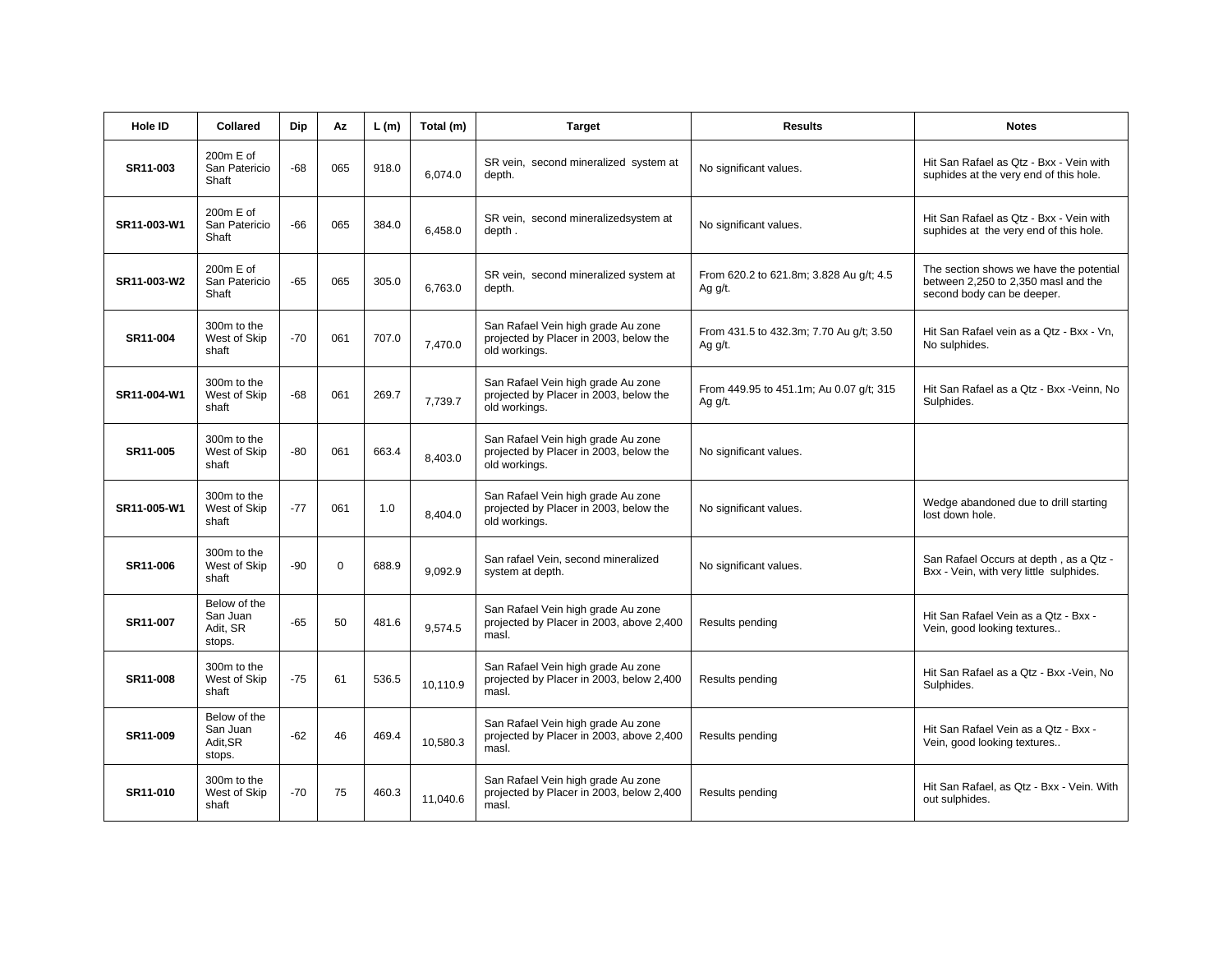### **The Somera Tuff Discovery**

In February 2011, it was announced that drill hole SR10-002A had intersected a new zone of gold mineralization with bulk tonnage potential located 200 metres lateral to and above the historically mined San Rafael vein. The zone, named the Somera Tuff unit, appears to be closely related to the up-dip projection of the gold bearing Angelica and Nolan veins. This volcanic - late Jurassic ignimbrite - unit between the Tertiary andesite and the Jurassic shells has demonstrated geological and mineralogical characteristics considered amenable to host a disseminated gold system.

Initial assays from the Somera Tuff unit contained 0.96 g/t gold over 74.9 metres, within which an average of 1.17 g/t gold occurs over 54.7 metres. Higher grade zones within this interval include 16.73 g/t gold over 1.4 metres and 6.86 g/t gold over 4.6 metres (see Table 3 below).

The Somera Tuff discovery is compelling for two reasons: 1). potential for large scale, bulk mineable mineralization in an entirely new area near to historic workings, and 2). the pervasive alteration seen is typical of the top of an epithermal event, and it lies next to mineralization typical of the heart of another. This reinforces Candente Gold's key concept of stacked or repeated mineralizing events, and that an entire high-grade mineralization zone may lie below the deepest known workings of the various veins in the El Oro district.

A number of holes from the current drill program have intersected the Somera Tuff unit. Re-logging of previous drill holes, where its importance as a potentially mineralized unit was not previously recognized, has identified a number of further potential intersections of the Somera Tuff. A summary of significant assay results from these intersections is presented below in Table 3. Further results are pending.

A cross section for the high grades values and the relation with the Somera Tuff is available from the Candente Gold website at: http://www.candentegold.com/i/maps/el\_oro/San-Rafael-Vein-2010-2011-Drilling-Cross-Section\_sm.jpg

#### **High Grade Intersections**

In May 2011 a number of high grade gold and silver values were returned from vein intersections below the historic workings of the San Rafael and other related veins. Results from this drilling are reported in Table 2 below.

The Angelica and Nolan veins, lying in the hanging wall 250-320 metres above the San Rafael vein, returned high grade values from drill hole intersections approximately 100 to 150m below their historic workings where minor production took place.

The San Rafael vein also returned an extremely significant high grade intercept from approximately 126 metres below the deepest historical production levels of the Esperanza Mine. Intersecting high grade gold in the San Rafael vein system well below the old workings confirms that historic mining did not stop because of the termination of high grade gold at depth, and that gold-silver mineralization in the El Oro district may have resulted from overlapping boiling zones that deposited gold and silver over vertical ranges far exceeding the historically mined depths.

Drilling of the San Rafael vein system from surface continues. Further results are pending.

|  |  |  |  | TABLE 2 - Summary of High Grade Intersections from Surface Drilling - November 2010 to current |
|--|--|--|--|------------------------------------------------------------------------------------------------|
|--|--|--|--|------------------------------------------------------------------------------------------------|

|                   | <b>From</b> | To  | Width | Gold  | <b>Silver</b> |                                     |
|-------------------|-------------|-----|-------|-------|---------------|-------------------------------------|
| <b>Drill Hole</b> | (m)         | (m) | (m)   | (g/t) | (g/t)         | <b>Notes</b>                        |
| SR10-002A         | 504         | 504 | 0.4   | 18.14 | 137           | Depth projection of Nolan vein      |
| SR10-002A-WEDGE1  | 509         | 509 | 0.3   | 2.41  | 372           | Depth projection of Nolan vein      |
| SR11-001A         | 445         | 447 | 2     | 30.66 | 3             | Depth projection of Angelica vein   |
| SR11-001A         | 699         | 702 | 3     | 13.69 | 6.5           | Depth projection of San Rafael vein |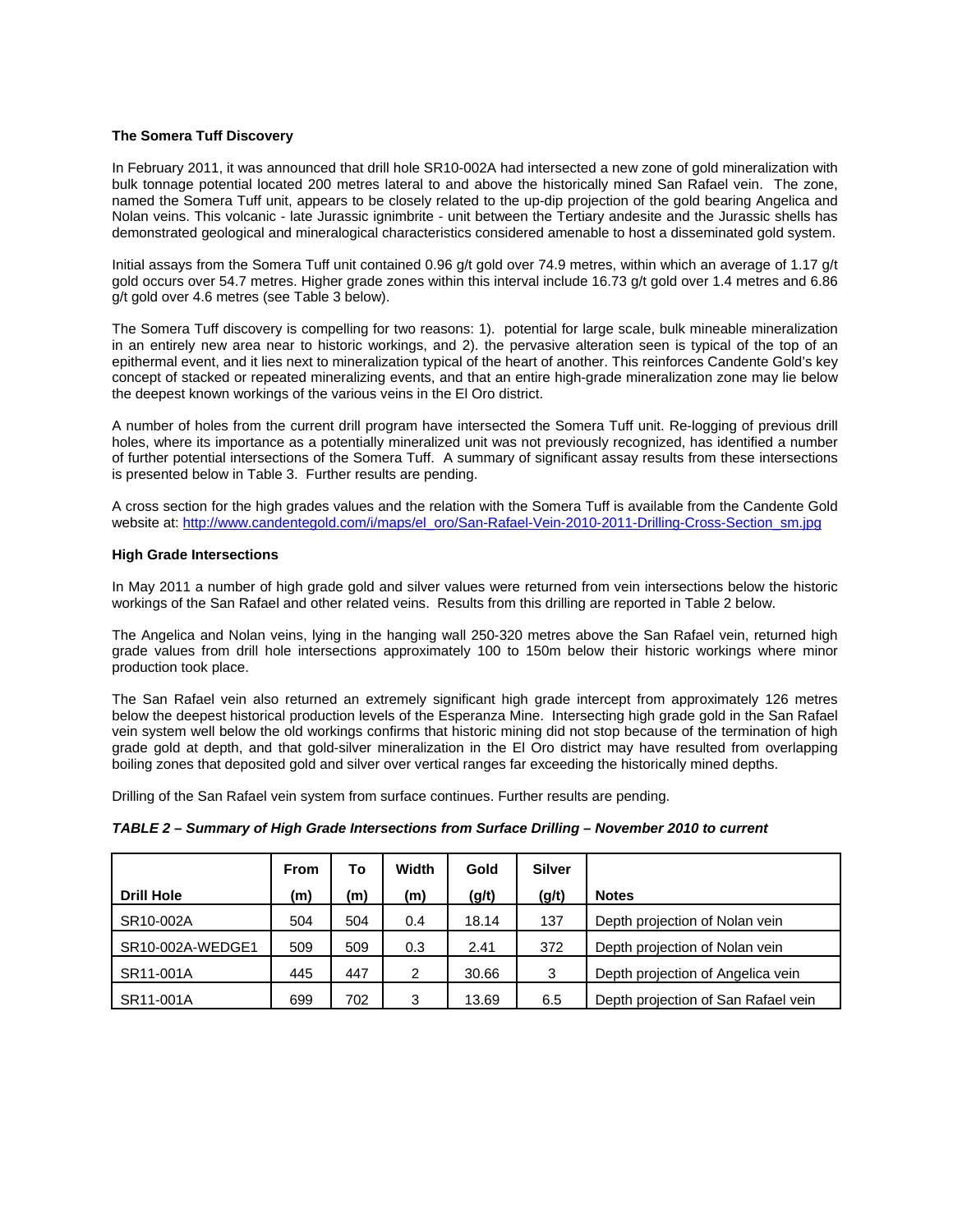Management's Discussion and Analysis Three months ended June 30, 2011 (Expressed in U.S. Dollars, Unless Otherwise Noted)

|                   | <b>From</b> | To  | <b>Width</b> | Gold    | <b>Silver</b> |                         |
|-------------------|-------------|-----|--------------|---------|---------------|-------------------------|
| <b>Drill Hole</b> | (m)         | (m) | (m)          | (g/t)   | (g/t)         | <b>Notes</b>            |
|                   |             |     |              |         |               |                         |
| SR10-02A          | 373         | 448 | 74.9         | 0.96    | 5.06          | New Somera intersection |
|                   |             |     |              |         |               |                         |
| includina         | 373         | 428 | 54.7         | 1.17    | 5.02          | New Somera intersection |
|                   |             |     |              |         |               |                         |
| and including     | 414         | 419 | 4.6          | 6.86    | 17.61         | New Somera intersection |
|                   |             |     |              |         |               |                         |
| and including     | 414         | 415 | 1.4          | 16.73   | 32.5          | New Somera intersection |
|                   |             |     |              |         |               |                         |
| SR11-001A         | 368         | 418 | 50.4         | pending | pending       | New Somera intersection |

Mark Pryor, Pr.Sci.Nat., Vice President Exploration and Joanne C. Freeze, P.Geo., President and CEO, are the qualified persons responsible for this review of El Oro technical information.

### **PERUVIAN GOLD-SILVER PROPERTIES**

### **TRES MARIAS & FREDITO**

Both the Tres Marias and the Fredito properties occur within the Puno epithermal gold-silver belt that hosts the Aruntani deposit owned by Aruntani SAC, Arasi (La Rescatada) high sulphidation gold deposits; the Corani and Santa Ana silver deposits both owned by Bear Creek Mines, and two new discoveries by Buenaventura/Goldfields, Chucapara and Canahuire, which host both high and low sulphidation mineralization.

The Tres Marias project hosts a low sulphidation vein (Pataqueña) with high grade silver mineralization which was previously exploited however no records have been found. Exploitation does not appear to be extensive and there is potential for extending the mineralized vein to depth and along strike. Anomalous gold in soils indicates the potential for the discovery of a new gold-silver vein or bulk tonnage deposits which could be high sulphidation in nature.

The Pataqueña vein system is ready for drill testing but prior to drilling it is recommended that the area of the vein system be covered by a Natural Source Audio Magnetic Telluric survey (NSAMT) which could assist in better definition of the known veins/structures and also possibly locate other hidden structures with veins. Detailed mapping and rock and soil geochemical sampling is recommended on the Soracha and San Francisco zones to define drill targets.

The Fredito property covers a large geophysical target partially overlying a gold-silver-bearing zone of high sulphidation alteration, proximal to a gold-silver-lead-zinc-bearing low sulphidation vein system exploited sporadically since colonial times.

### **LUNAHUANA**

Lunahuana is a 5,387 hectare property located in central Peru. The Lunahuana property hosts both gold and copper mineralization in veins, disseminations and mantos. This mineralization is believed to be analogous to IOCG deposits. The property was acquired from Britannia Mines and was formerly known as the Columbia property.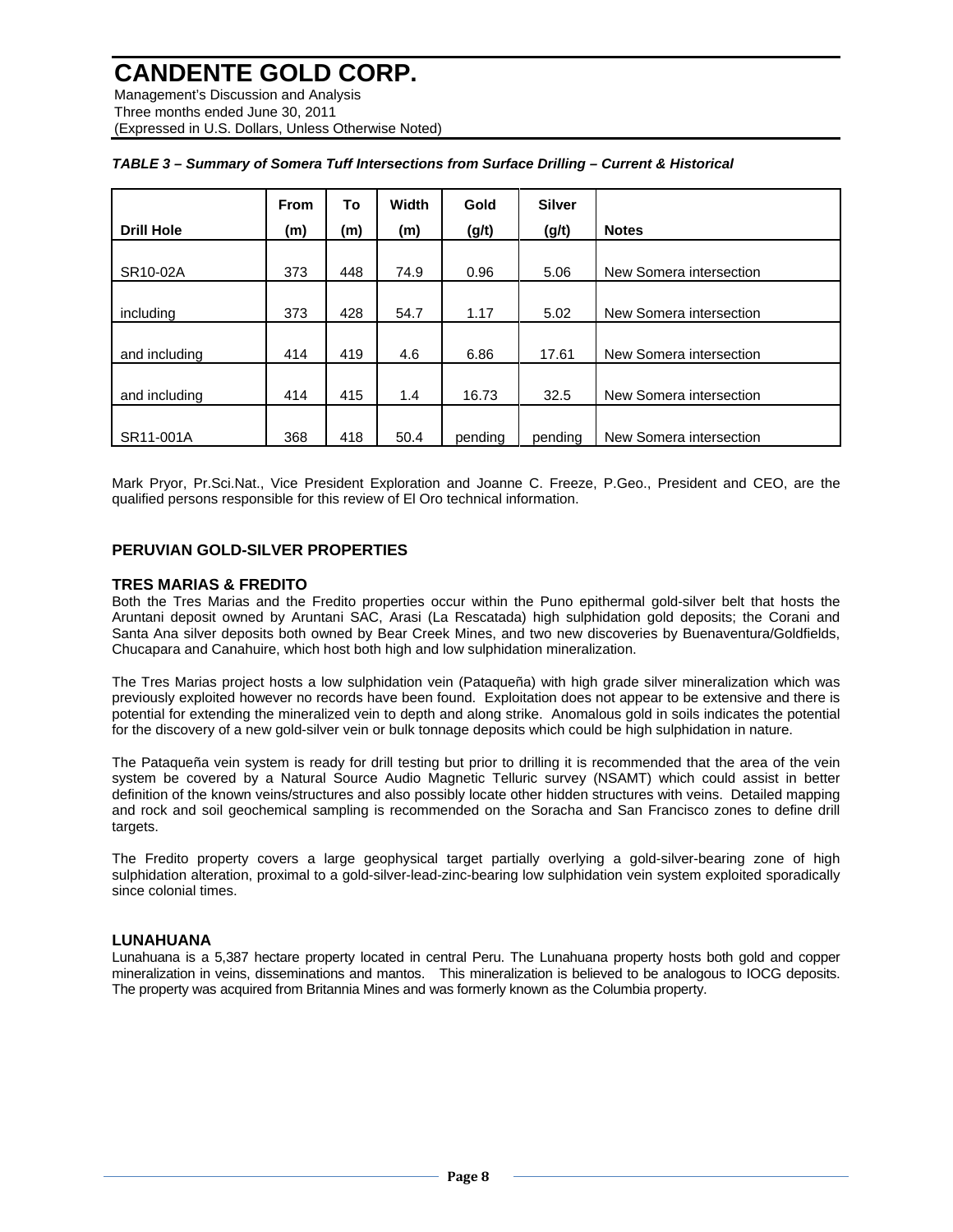Management's Discussion and Analysis Three months ended June 30, 2011 (Expressed in U.S. Dollars, Unless Otherwise Noted)

# **ORO QUEROPALCA**

The Oro Queropalca property hosts abundant vein and disseminated gold-silver mineralization in surface showings that gave highly anomalous gold and silver assays. The property has potential to host epithermal gold-silver deposits and mantos style silver-lead-zinc deposits.

## **ALTO DORADO / TORIL**

Alto Dorado is a 9,400 hectare exploration stage gold project located in the Department of La Libertad in northern Peru. The Company's interest in the Alto Dorado property is based on earlier exploration work by Candente Copper. Both porphyry and high sulphidation styles of mineralization are evident on the property.

# **PICOTA**

The Brujas-Picota property covers extensive areas of argillic, phyllic, advanced argillic (dickite, alunite, pyrophyllite), silicification (locally vuggy to grey silica) alteration with gold-silver-bearing veins, breccias and structures. The project has potential to host high sulphidation type gold-silver deposits within large areas of vuggy silica and advanced argillic alteration with gold-silver-bearing veins, breccias and structures. The exploration targets include six zones with gold-silver bearing veins, breccias and structures and areas between the six zones which have had little exploration. The property has only had very preliminary exploration.

The property lies just northeast of Buenaventura's La Zanja high sulphidation gold deposit and 12 km west of the Tantahuatay porphyry gold deposit owned by Grupo Mexico and Buenaventura.

# **LAS BRUJAS**

This property hosts high sulphidation style granular and vuggy silica which is mineralized with gold and has anomalous levels of other elements typical of high sulphidation deposits. Rock chip samples returned anomalous values of gold (up to 1.57gpt over 10 meters), antimony (up to 570ppm), arsenic (up to 3,680ppm), barium (up to 1,860ppm), silver (up to 22.4gpt), mercury (>100,000ppb), as well as elevated copper (up to 681ppm), lead (up to 836ppm) and zinc (up to 1,135ppm).

## **LAS SORPRESAS**

Las Sorpresas is an exploration stage epithermal high sulphidation gold-silver project located southeast of the Yanacocha district in northern Peru. Candente Copper's interest in the Las Sorpresas property stemmed from earlier exploration work, as described below, that was done in the area.

## **EL TIGRE**

The El Tigre property covers an area with potential to host epithermal low sulphidation quartz vein and/or bulk tonnage gold deposits marginal to large diatreme breccias with abundant fragments containing gold-bearing quartz veins and quartz stockwork.

## **Current Exploration**

No recent significant exploration efforts have been directed towards Candente Gold's Peruvian gold-silver projects.

## **RESULTS OF OPERATIONS**

During Q1-2012 the Company recorded a net loss of \$1,307,265, compared to a net loss of \$1,453,111 in the quarter ended June 30, 2010 ("Q1-2011"). The Company is in the exploration stage, with no significant sources of revenue.

General and Administrative expenses in Q1-2012 were \$190,726 (Q1-2011: \$807,831), a decrease of \$617,105 mostly attributed to a decrease of \$520,436 in share-based payment expense in the current quarter and a decrease of \$61,217 in corporate development expense. The decrease in share-based payment expense is directly correlated to a significantly lower number of options vesting in Q1-2012 than in Q1-2011.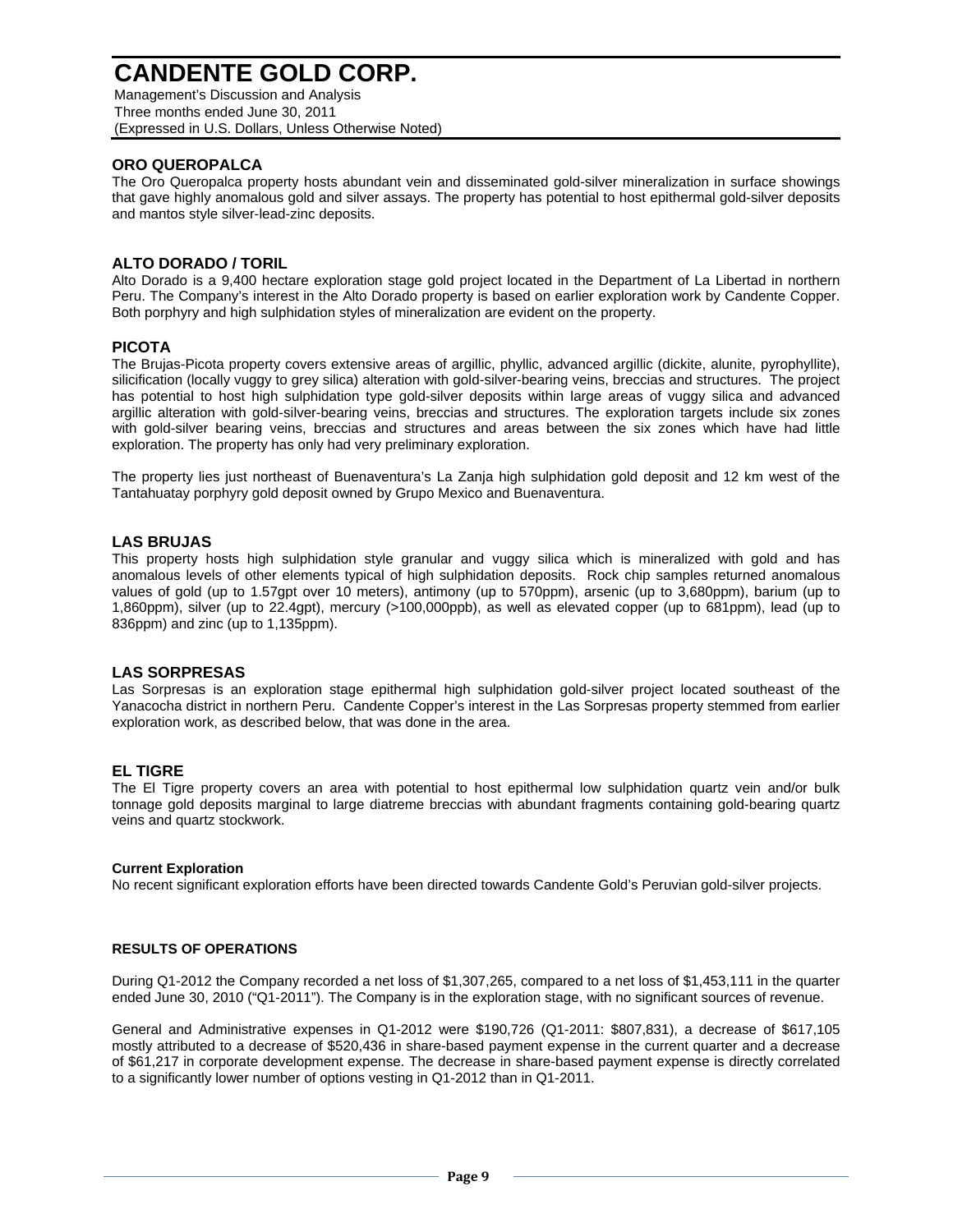Management's Discussion and Analysis Three months ended June 30, 2011 (Expressed in U.S. Dollars, Unless Otherwise Noted)

The most significant expenses in the quarter were management fees, salaries and benefits of \$94,949 (Q1-2011: \$82,933), office, rent and miscellaneous expenses of \$41,685 (Q1-2011: \$36,158) and share-based payment expense of \$39,214 (Q1-2011: \$559,650).

Candente Gold and Candente Copper share certain General and Administrative expenses.

The Company also incurred Exploration expenses of \$1,116,539 in Q1-2012 (Q1-2011: \$645,280). The most significant expenses were drilling costs of \$550,252 (Q1-2011: \$208,772), field support and personnel of \$161,466 (Q1-2011: \$22,405), geological and geophysical costs of \$148,724 (Q1-2011: \$169,728) and exploration administration of \$135,346 (Q1-2011: \$144,396).

Most of the Exploration expenses in Q1-2012 and Q1-2011 were incurred in respect of the El Oro project. It is anticipated that most of the exploration expenses to be incurred in fiscal 2012 will also be incurred with respect to El Oro project.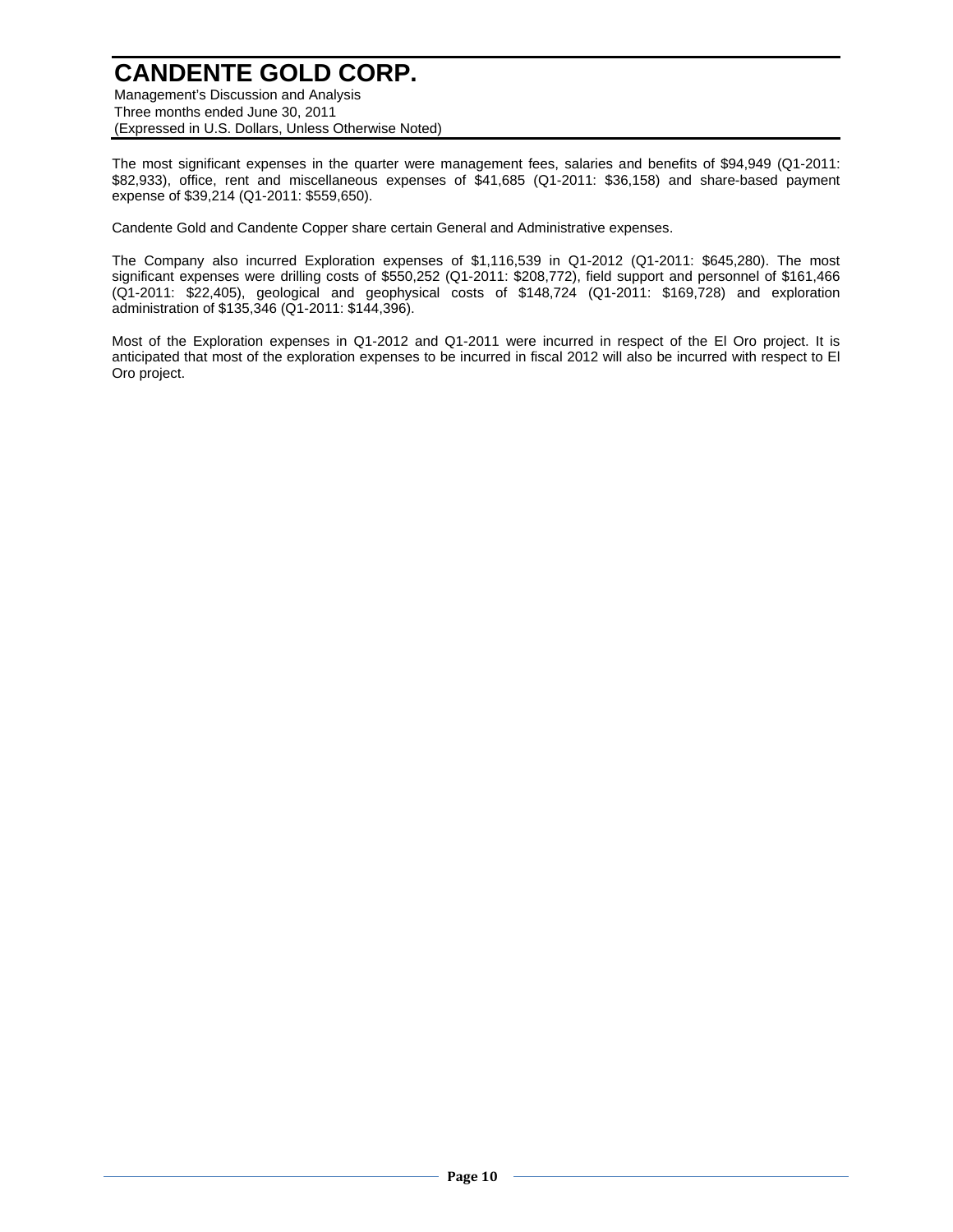Management's Discussion and Analysis Three months ended June 30, 2011 (Expressed in U.S. Dollars, Unless Otherwise Noted)

A summary of exploration costs incurred by the Company from inception to date is presented below:

|                                                               | Incurred to<br>March 31,<br>2011 | QE June 30,<br>2011 | Incurred to<br><b>June 30,</b><br>2011 |
|---------------------------------------------------------------|----------------------------------|---------------------|----------------------------------------|
|                                                               | $($ \$)                          | $($ \$)             | $($ \$)                                |
| <b>EL ORO</b>                                                 |                                  |                     |                                        |
| Depreciation                                                  | 18,242                           | 4,568               | 22,810                                 |
| Assays                                                        | 100,919                          | 12,312              | 113,231                                |
| Exploration administration                                    | 658,878                          | 108,059             | 766,937                                |
| Camp, field supplies & travel                                 | 599,263                          | 46,866              | 646,129                                |
| Drilling                                                      | 1,921,488                        | 550,252             | 2,471,740                              |
| Equipment maintenance & rental<br>Field support and personnel | 101,970<br>0                     | 29,991<br>111,530   | 131,961<br>111,530                     |
| Geological & geophysical                                      | 818,104                          | 137,880             | 955.84                                 |
|                                                               | 4,218,864                        | 1,001,458           | 5,220,322                              |
| LUNAHUANA                                                     |                                  |                     |                                        |
| Exploration administration                                    | 18,730                           | 1,663               | 20,393                                 |
| Camp, field supplies & travel                                 | 2,219                            | 103                 | 2,322                                  |
| Equipment maintenance & rental                                | 548                              | 373                 | 921                                    |
| Field support & personnel                                     | 16,916                           | 4,154               | 21,070                                 |
| Geological & geophysical                                      | 15,376                           | 3,968               | 19,344                                 |
|                                                               | 53,789                           | 10,261              | 64,050                                 |
| <b>ORO QUEROPALCA</b>                                         |                                  |                     |                                        |
| Exploration administration                                    | 3,377                            |                     | 3,377                                  |
| Field support & personnel<br>Geological & geophysical         | 3,245<br>621                     |                     | 3,245<br>621                           |
|                                                               | 7,243                            | ÷,                  | 7,243                                  |
| <b>ALTO DORADO/TORIL</b>                                      |                                  |                     |                                        |
| Assays                                                        | 0                                | 3,129               | 3,129                                  |
| Exploration administration                                    | 14,010                           | 4,533               | 18,543                                 |
| Camp, field supplies & travel                                 | 2,034                            | 1,622               | 3,656                                  |
| Equipment maintenance & rental                                | 1,934                            | 3,215               | 5,149                                  |
| Field support & personnel                                     | 12,976                           | 4,654               | 17,630                                 |
| Geological & geophysical                                      | 4,067<br>35,021                  | 74<br>17,227        | 4,141<br>52,248                        |
| <b>FREDITO</b>                                                |                                  |                     |                                        |
| Assays                                                        | 38                               |                     | 38                                     |
| Exploration administration                                    | 8,754                            |                     | 8,754                                  |
| Camp, field supplies & travel                                 | 652                              |                     | 652                                    |
| Equipment maintenance & rental                                | 464                              |                     | 464                                    |
| Field support & personnel                                     | 9,454                            |                     | 9,454                                  |
| Geological & geophysical                                      | 1,326                            |                     | 1,326                                  |
|                                                               | 20,688                           |                     | 20,688                                 |
| <b>LAS BRUJAS</b><br>Assays                                   | 103                              |                     | 103                                    |
| Exploration administration                                    | 8,287                            |                     | 8,287                                  |
| Camp, field supplies & travel                                 | 1,955                            |                     | 1,955                                  |
| Field support & personnel                                     | 4,772                            |                     | 4,772                                  |
| Equipment maintenance & rental                                | 109                              |                     | 109                                    |
| Geological & geophysical                                      | 7,061                            |                     | 7,061                                  |
|                                                               | 22,287                           |                     | 22,287                                 |
| <b>PAMEL</b>                                                  |                                  |                     |                                        |
| Exploration administration                                    | 500                              |                     | 500                                    |
| Camp, field supplies & travel                                 | 84                               |                     | 84                                     |
| Equipment maintenance & rental                                | 266                              |                     | 266                                    |
| Field support & personnel                                     | 797                              |                     | 797                                    |
|                                                               | 1,647                            |                     | 1,647                                  |
| TRES MARIAS                                                   |                                  | 6,027               |                                        |
| Assays<br>Exploration administration                          | 3,605<br>31,572                  | 18,911              | 9,632<br>50,483                        |
| Camp, field supplies & travel                                 | 4,232                            | 6,028               | 10,260                                 |
| Equipment maintenance & rental                                | 2,033                            | 5,090               | 7,123                                  |
| Field support & personnel                                     | 26,512                           | 30,802              | 57,314                                 |
| Geological & geophysical                                      | 5,134                            | 4,719               | 9,853                                  |
|                                                               | 73,088                           | 71,577              | 144,665                                |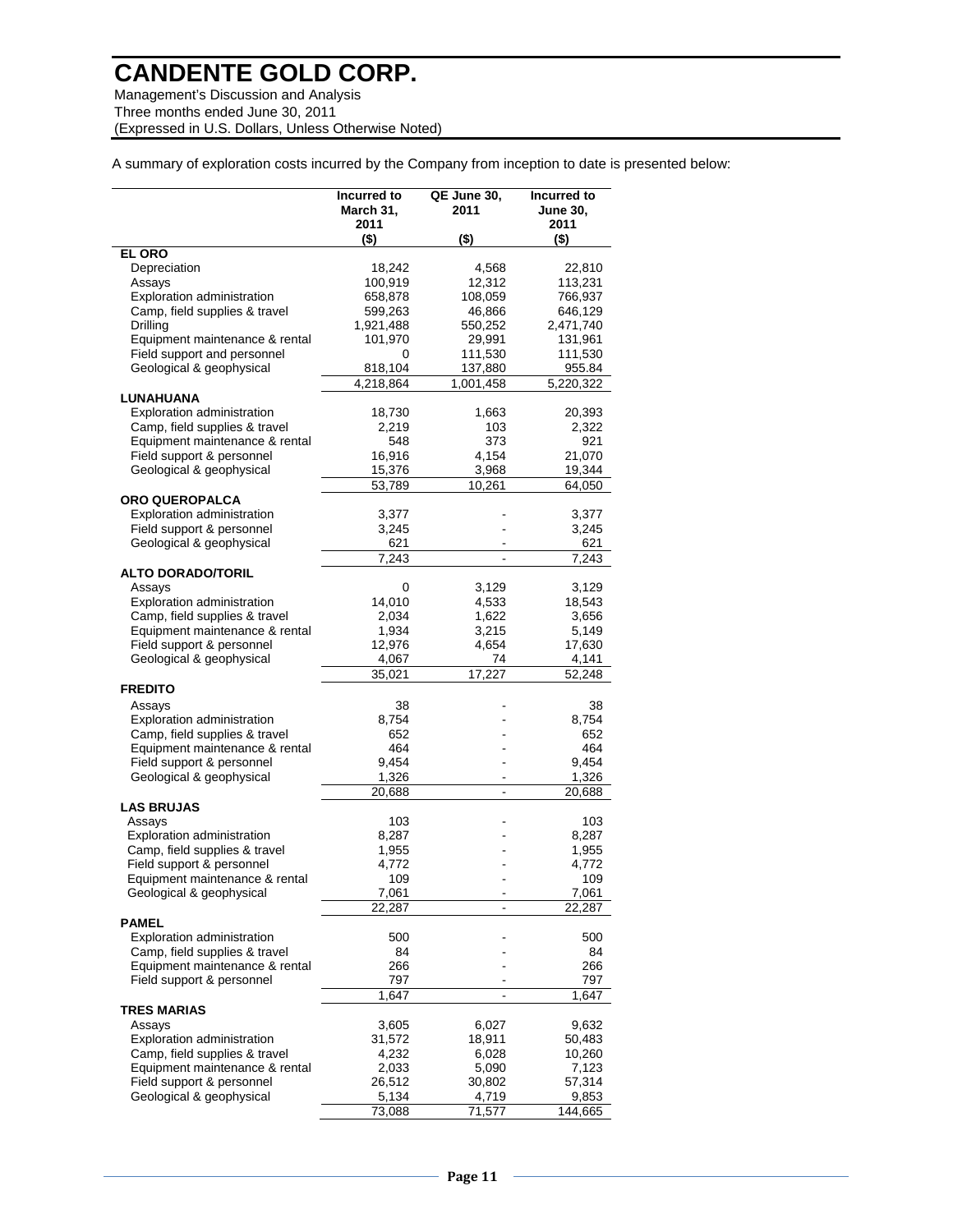Management's Discussion and Analysis Three months ended June 30, 2011 (Expressed in U.S. Dollars, Unless Otherwise Noted)

|                                | Incurred to<br>March 31,<br>2011 | QE June 30,<br>2011 | Incurred to<br><b>June 30,</b><br>2011 |
|--------------------------------|----------------------------------|---------------------|----------------------------------------|
|                                | (\$)                             | (\$)                | (\$)                                   |
| <b>OTHER PROJECTS</b>          |                                  |                     |                                        |
| Assays                         | 1.870                            | 240                 | 2,110                                  |
| Exploration administration     | 18,354                           | 2,180               | 20,534                                 |
| Equipment maintenance & rental | 4.099                            | 1.077               | 5.176                                  |
| Camp, field supplies & travel  | 15,637                           | 110                 | 15.747                                 |
| Field support & personnel      | 24.192                           | 10.326              | 34,518                                 |
| Geological and geophysical     | 6.731                            | 2.083               | 8,814                                  |
|                                | 70.883                           | 16.016              | 86,899                                 |
| TOTAL                          | 4.503.510                        | 1,116,539           | 5.620.049                              |

### **SUMMARY OF QUARTERLY FINANCIAL RESULTS**

|                                  | <b>QE June 30, 2011</b>           | <b>QE March 31, 2011</b>                    | QE Dec. 31, 2010                    | QE Sept. 30, 2010                    |
|----------------------------------|-----------------------------------|---------------------------------------------|-------------------------------------|--------------------------------------|
| Total revenue                    | (IFRS)                            | (Canadian GAAP)                             | (Canadian GAAP)                     | (Canadian GAAP)                      |
| Loss<br>Basic and diluted        | (1,307,265)                       | (1,353,086)                                 | (1,810,361)                         | (1,655,468)                          |
| loss per share                   | (0.02)                            | (0.03)                                      | (0.04)                              | (0.03)                               |
|                                  | <b>QE June 30, 2010</b><br>(IFRS) | <b>QE March 31, 2010</b><br>(Canadian GAAP) | QE Dec. 31, 2009<br>(Canadian GAAP) | QE Sept. 30, 2009<br>(Canadian GAAP) |
| Total revenue                    |                                   |                                             |                                     |                                      |
| <b>Loss</b><br>Basic and diluted | (1,453,111)                       | (752, 490)                                  | (170,070)                           | (373,859)                            |
| loss per share                   | (0.03)                            | (0.06)                                      | (0.01)                              | (0.04)                               |

### **LIQUIDITY AND CAPITAL RESOURCES**

At June 30, 2011, the Company had cash and cash equivalents of \$6,539,819 and working capital of \$6,400,203, compared to cash and cash equivalents of \$8,643,417 and working capital of \$7,739,127at March 31, 2011.

The Company holds its cash in Guaranteed Investment Certificates ("GIC"), most of which are issued by British Columbia Credit Unions and insured on a no-limit basis by the Credit Union Deposit Insurance Corporation.

During the quarter ended June 30, 2011, the Company recorded a net reduction in cash and cash equivalents of \$2,103,598, which included cash used in operating activities of \$1,047,991, cash used in investing activities of \$391,161 and cash used in financing activities of \$977,165.

During the year ended March 31, 2011, the Company completed a bought-deal short form prospectus financing (the "Financing") for gross proceeds of \$6,659,154 (Cdn\$6,500,000). In connection with the Financing, the Company issued 8,125,000 units (the "Units") at a price of Cdn\$0.80 per Unit. Each Unit consists of one common share of the Company and one-half of one common share purchase warrant (the "Warrants"). Each whole Warrant entitles the holder thereof to acquire one common share of the Company at a price of Cdn\$1.10 to March 30, 2012. The Offering was led by a group of Underwriters, who also exercised a portion of the over-allotment option to acquire an additional 716,250 Units and 51,250 Warrants for additional gross proceeds of \$590,180 (Cdn\$576,075). In connection with their services, the Underwriters received a cash commission equal to 6.75% of the gross proceeds raised in the Offering and warrants entitling the Underwriters to purchase such number of common shares of the Company in an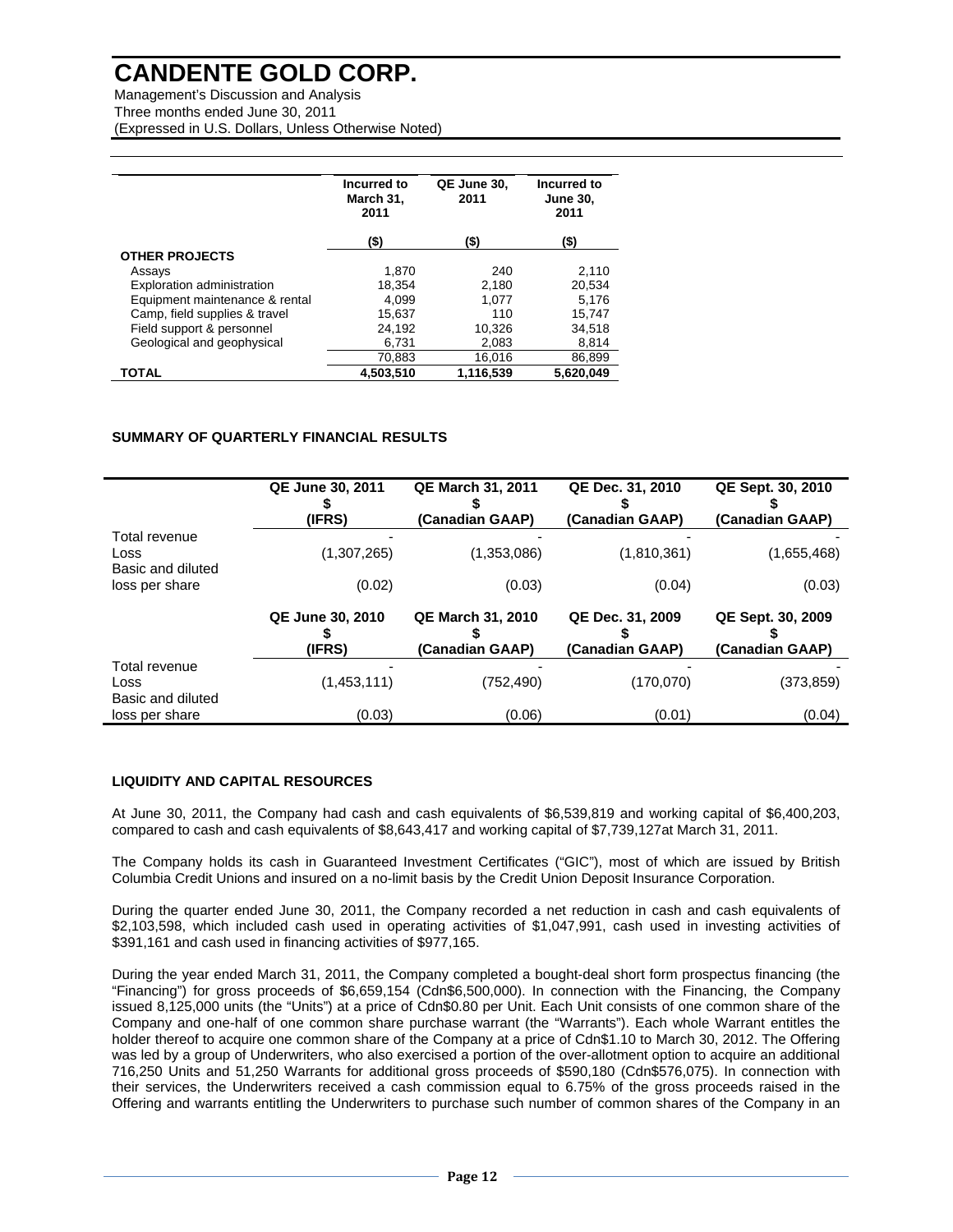Management's Discussion and Analysis Three months ended June 30, 2011 (Expressed in U.S. Dollars, Unless Otherwise Noted)

amount equal to 6% of the number of Units issued at a price of Cdn\$0.86 per common share for a period of 2 years, to March 30, 2013. The Agents' Warrants issued as finders' fees were valued by the Company at \$198,548.

The Company is using existing cash to fund acquisitions, exploration activities and general and administrative expenses. Given that it currently does not have a source of revenue, the Company's ability to continue as a going concern remains contingent on its ability to obtain additional financing in future periods.

As of June 30, 2011, the Company had accounts payable and accrued liabilities of \$728,845, of which \$130,646 is an account payable to Candente Copper in connection with cost-sharing of certain general and administrative expenses for the quarterly period ended June 30, 2011.

### Operating Activities

Cash used in operations in Q1-2012, including the changes in non-cash working capital items, was \$1,047,991 (Q1- 2011: \$720,236).

### Financing Activities

In Q1-2012, the Company received net proceeds of \$311,182 from an over-allotment of the March 2011 financing described under *Liquidity and Capital Resources*. The Company also received \$53,388 from the exercise of 85,713 share purchase warrants and \$4,716 from the exercise of 4,500 stock options. The Company also repaid \$977,165 (Cdn\$950,000) remaining on a promissory note issued in connection with the aquisition of the El Oro project to Candente Gold in 2009.

During the quarter ended June 30, 2010, a total of 10,000 warrants were exercised for proceeds of \$5,796, and the Company made a payment of \$335,524 (Cdn\$350,000) towards a promissory note issued in connection with the acquisition of El Oro in 2009.

### Investing Activities

In Q1-2012, investing activities consisted of acquisition costs of \$378,719 relating to the payment of mining rights in Mexico and Peru to maintain the good standing of the properties and an increase of \$12,442 of Value Added Tax ("VAT") credits in Peru. VAT credits in Peru may only be recovered as credits against VAT payable from future sales generated by the Company.

In Q1-2011, the Company made annual cash payments of \$287,279 to maintain the good standing of its mineral properties in Peru and purchased plant and equipment of \$35,497, including various geological information systems licenses. The Company also paid VAT tax credits in Peru of \$1,511.

### **TRANSACTIONS WITH RELATED PARTIES**

During the quarter ended June 30, 2011, a total of \$63,713 (Q1-2011: \$\$84,691) for geological consulting services rendered was paid or accrued to officers or directors or to private companies associated with directors and officers of the Company. These amounts are included as a component of exploration costs.

During the quarter ended June 30, 2011, a total of \$38,658 (Q1-2011: \$54,950) was paid as salaries to various officers of the Company and \$12,289 (Q1-2011: \$11,671) was paid or accrued to private companies associated with officers and directors of the Company for management services rendered. These amounts are included in general and administrative expenses.

Included in accounts receivable at June 30, 2011 is \$11,314 (March 31, 2011: \$11,366) owed to the Company by certain officers for expense advances. Included in accounts payable and accrued liabilities at June 30, 2011 is \$35,784 (March 31, 2011: \$29,875) owed by the Company to certain officers and directors of the Company for services rendered and reimbursement of expenses.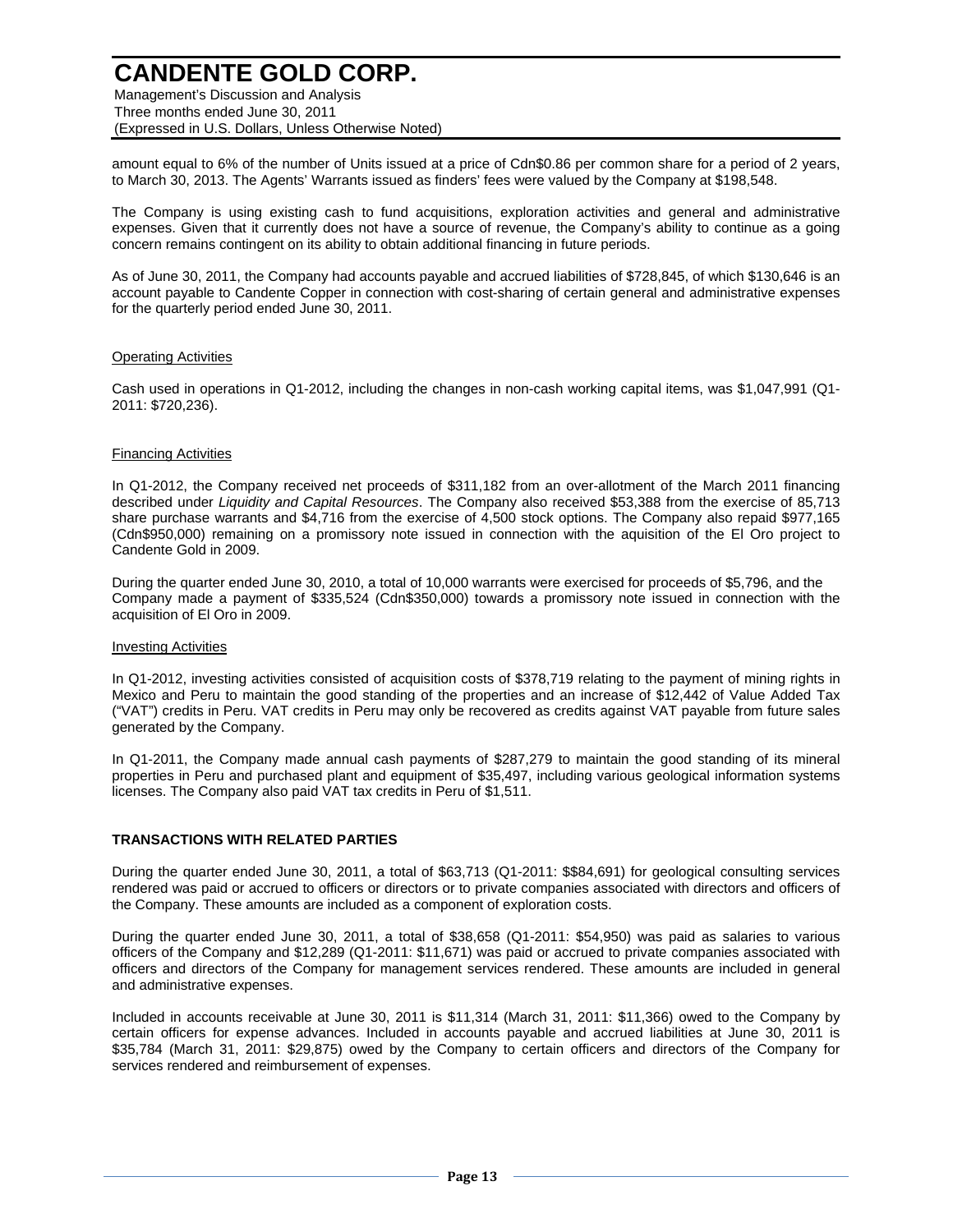Management's Discussion and Analysis Three months ended June 30, 2011 (Expressed in U.S. Dollars, Unless Otherwise Noted)

At June 30, 2011, a director and officer of the Company served as a director and officer of Candente Copper and three of the Company's officers served as officers of Candente Copper. During the period ended June 30, 2011, the Company and Candente Copper shared certain office and administrative expenses and Candente Copper made certain payments on behalf of the Company. As of June 30, 2011, a total of \$130,646 (March 31, 2011: \$93,681) was due from the Company to Candente Copper for reimbursement of shared general and administrative expenses. At March 31, 2011, \$17,894 was due by Candente Copper to the Company for its share of proceeds from certain options exercised in March 2011.

The above transactions have been recorded at the exchange amounts agreed to by the related parties. Amounts due to related parties are considered by the Company to be accounts payable and are unsecured and non-interest bearing.

### **INTERNATIONAL FINANCIAL REPORTING STANDARDS ("IFRS") IMPLEMENTATION PLAN**

Effective January 1, 2011, Canadian publicly traded entities were required to prepare their financial statements in accordance with IFRS. Due to the requirement to present comparative financial information, the effective transition date for the Company was April 1, 2010. The three months dated June 30, 2011 were the Company's first reporting period under IFRS.

The Company has completed its IFRS conversion project through implementation. Post-implementation will continue in the following quarters of 2011.

The IFRS transitional impact is outlined below.

### Reconciliations of the statements of financial position

As a result of the policy choices selected and the changes the Company was required to make under IFRS an increase to equity of approximately \$3.1 million was recorded as at April 1, 2010.

The following paragraphs explain the significant differences between Canadian GAAP and the current IFRS accounting policies applied by the Company. These differences result in the adjustments presented in the statements of financial position and comprehensive income presented below.

- Note 1. Under Canadian GAAP, the accounting for the transfer of properties from Candente Copper and Canaco was a related party transaction and the properties were transferred at their carrying value. Under IFRS there are no special recognition or measurement requirements for related party transactions. Under IFRS the transfer of the properties was re-measured at the fair value of the mineral properties acquired. The impact of the IFRS transition for the acquisition of the El Oro and Peruvian properties was a net increase of \$3,094,088 to mineral properties, offset by an increase of \$3,146,134 in common shares and a decrease of \$52,046 in other reserves.
- Note 2. Under Canadian GAAP, the Company and all of its subsidiaries had a U.S. dollar measurement currency. Under IFRS, the functional currency of the parent company is the Canadian dollar. The Company's presentation currency remains the U.S. dollar. The current rate method is required to be applied to all entities where the functional currency is different from the presentation currency, resulting in an adjustment on transition to IFRS and a cumulative translation adjustment on each statement of financial position date.
- Note 3. Under Canadian GAAP, the Company recorded stock based payments on a straight-line basis over the vesting period. Under IFRS, the Company records share based payments for each tranche within an award over the vesting period of the corresponding tranche. Under Canadian GAAP, forfeitures of awards were only recognized in the period the forfeiture occurred. Under IFRS, forfeiture estimates are recognized in the period they are estimated.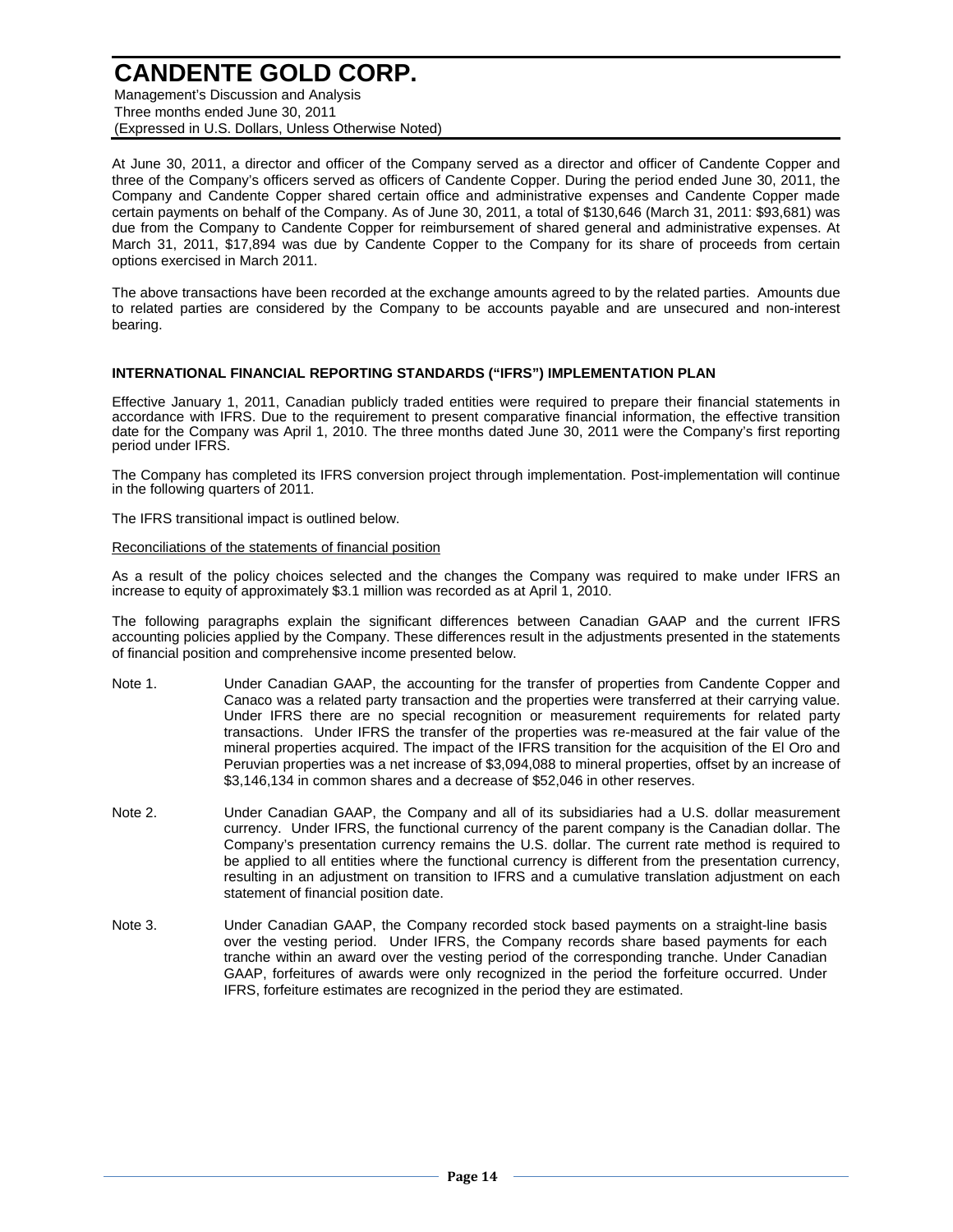Management's Discussion and Analysis Three months ended June 30, 2011 (Expressed in U.S. Dollars, Unless Otherwise Noted)

| <b>CANDENTE GOLD CORP.</b>                          |                      |                   |                |             |
|-----------------------------------------------------|----------------------|-------------------|----------------|-------------|
| <b>CONSOLIDATED STATEMENT OF FINANCIAL POSITION</b> |                      |                   |                |             |
| <b>AS AT APRIL 1, 2010</b>                          |                      |                   |                |             |
| <b>EXPRESSED IN US DOLLARS</b>                      |                      |                   |                |             |
|                                                     |                      |                   |                |             |
|                                                     |                      | <b>Transition</b> |                |             |
|                                                     | <b>Canadian GAAP</b> | Impact            | <b>Note</b>    | <b>IFRS</b> |
| <b>ASSETS</b>                                       |                      |                   |                |             |
| Current assets                                      |                      |                   |                |             |
| Cash and cash equivalents                           | 6,944,999            |                   |                | 6,944,999   |
| Trade and other receivables                         | 101,323              |                   |                | 101,323     |
| Prepaids and deposits                               | 312,851              |                   |                | 312,851     |
| <b>Total current assets</b>                         | 7,359,173            |                   |                | 7,359,173   |
|                                                     |                      |                   |                |             |
| Equipment                                           | 12,157               | 89                | $\overline{2}$ | 12,246      |
| Value-added tax receivable                          | 4,562                |                   |                | 4,562       |
| Unproven mineral interests                          | 6,908,284            | 3,098,042         | 1,2            | 10,006,326  |
|                                                     | 14,284,176           |                   |                | 17,382,307  |
|                                                     |                      |                   |                |             |
| <b>LIABILITIES</b>                                  |                      |                   |                |             |
| Current                                             |                      |                   |                |             |
| Trade and other payables                            | 206,828              |                   |                | 206,828     |
| Promissory note payable                             | 1,275,510            |                   |                | 1,275,510   |
|                                                     | 1,482,338            |                   |                | 1,482,338   |
|                                                     |                      |                   |                |             |
| <b>EQUITY</b>                                       |                      |                   |                |             |
| Common shares                                       | 12,344,896           | 3,146,134         | $\mathbf{1}$   | 15,491,030  |
| Other reserves                                      | 2,080,485            | 52,046            | 1              | 2,028,439   |
| Deficit                                             | 1,623,543            | 4,043             | $\overline{2}$ | 1,619,500   |
|                                                     | 12,801,838           |                   |                | 15,899,969  |
|                                                     | 14,284,176           |                   |                | 17,382,307  |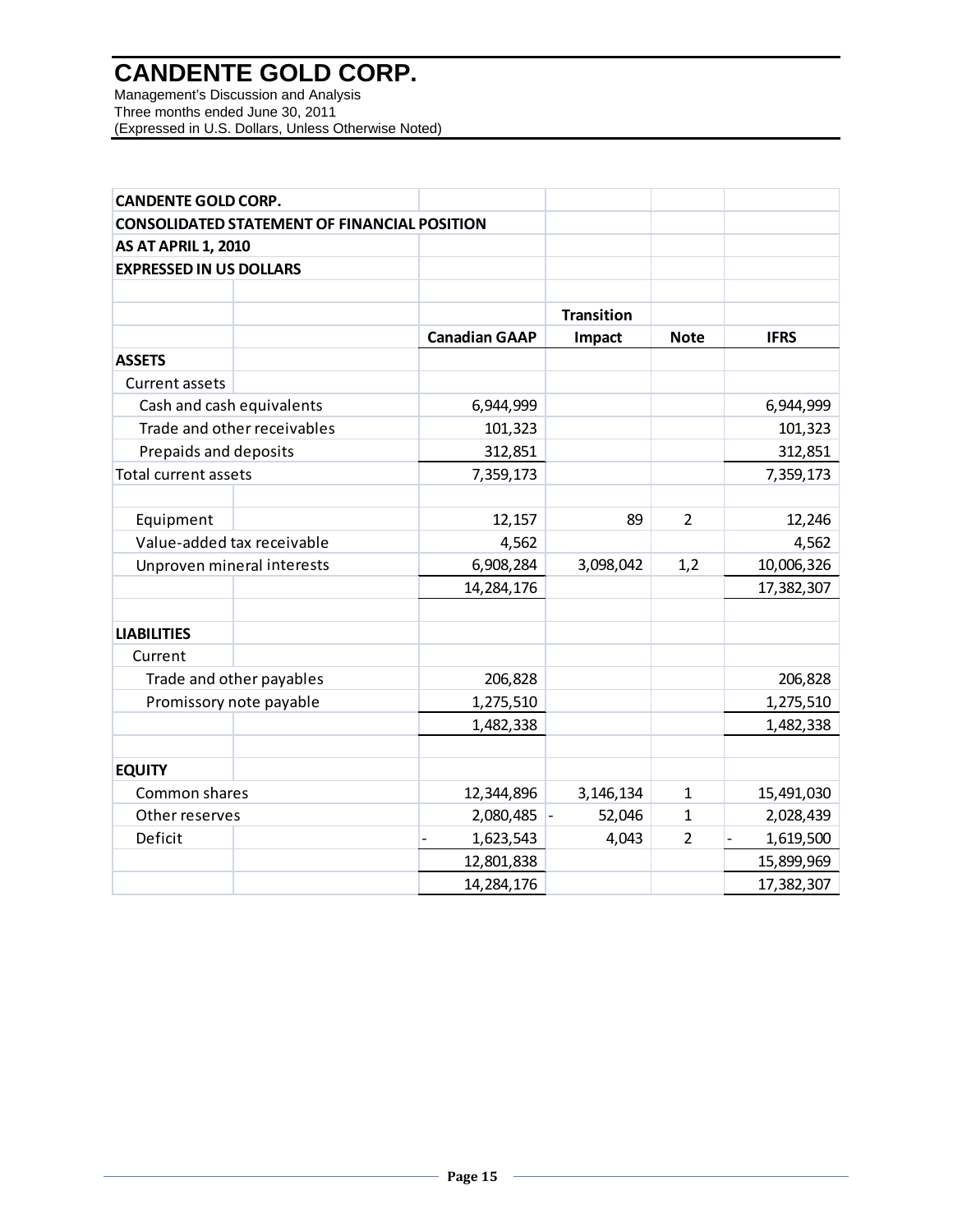Management's Discussion and Analysis Three months ended June 30, 2011 (Expressed in U.S. Dollars, Unless Otherwise Noted)

| <b>CANDENTE GOLD CORP.</b>                          |                      |                   |                |             |
|-----------------------------------------------------|----------------------|-------------------|----------------|-------------|
| <b>CONSOLIDATED STATEMENT OF FINANCIAL POSITION</b> |                      |                   |                |             |
| <b>AS AT JUNE 30, 2010</b>                          |                      |                   |                |             |
| <b>EXPRESSED IN US DOLLARS</b>                      |                      |                   |                |             |
|                                                     |                      |                   |                |             |
|                                                     |                      | <b>Transition</b> |                |             |
|                                                     | <b>Canadian GAAP</b> | Impact            | <b>Note</b>    | <b>IFRS</b> |
| <b>ASSETS</b>                                       |                      |                   |                |             |
| <b>Current assets</b>                               |                      |                   |                |             |
| Cash and cash equivalents                           | 5,380,877            |                   |                | 5,380,877   |
| Trade and other receivables                         | 151,809              |                   |                | 151,809     |
| Prepaids and deposits                               | 332,667              |                   |                | 332,667     |
| Total current assets                                | 5,865,353            |                   |                | 5,865,353   |
| Equipment                                           | $45,324$ -           | 321               | $\overline{2}$ | 45,003      |
| Value-added tax receivable                          | 6,073                |                   |                | 6,073       |
| Unproven mineral interests                          | 7,314,035            | 3,096,067         | 1, 2           | 10,410,102  |
|                                                     | 13,230,785           |                   |                | 16,326,531  |
|                                                     |                      |                   |                |             |
| <b>LIABILITIES</b>                                  |                      |                   |                |             |
| Current                                             |                      |                   |                |             |
| Accounts payable and accrued liabilities            | 448,025              |                   |                | 448,025     |
| Promissory note payable                             | 906,143              |                   |                | 906,143     |
|                                                     | 1,354,168            |                   |                | 1,354,168   |
| <b>EQUITY</b>                                       |                      |                   |                |             |
| Common shares                                       | 12,470,623           | 3,146,134         | $\mathbf{1}$   | 15,616,757  |
| Other reserves                                      | 2,508,365            | 78,265            | 1,3            | 2,586,630   |
| Accumulated other comprehensive loss                |                      | 158,413           | $\overline{2}$ | 158,413     |
| Deficit                                             | 3,102,371            | 29,760            | 2,3            | 3,072,611   |
|                                                     | 11,876,617           |                   |                | 14,972,363  |
|                                                     | 13,230,785           |                   |                | 16,326,531  |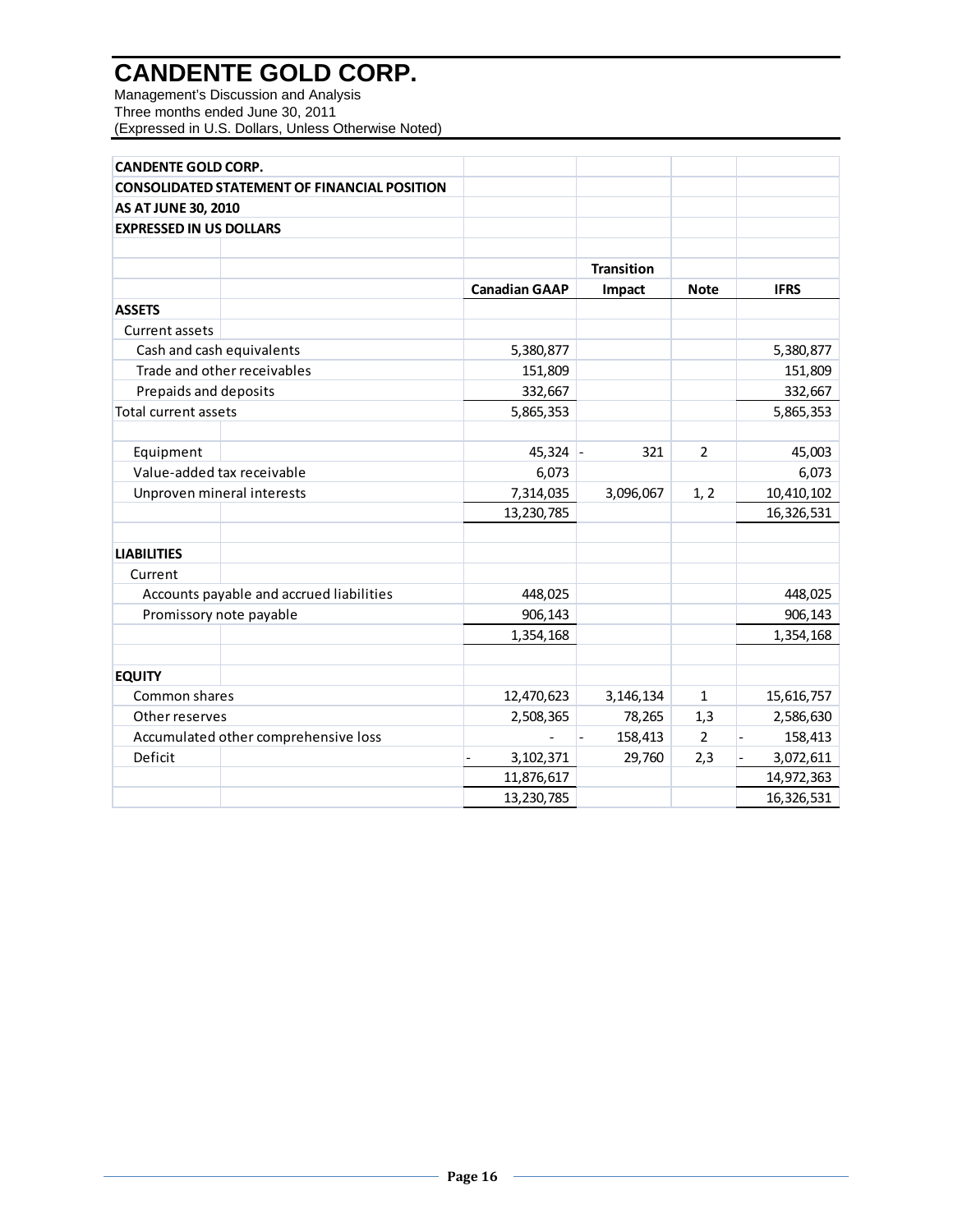Management's Discussion and Analysis Three months ended June 30, 2011 (Expressed in U.S. Dollars, Unless Otherwise Noted)

| <b>CANDENTE GOLD CORP.</b>                          |                      |                   |                |             |
|-----------------------------------------------------|----------------------|-------------------|----------------|-------------|
| <b>CONSOLIDATED STATEMENT OF FINANCIAL POSITION</b> |                      |                   |                |             |
| <b>AS AT MARCH 31, 2011</b>                         |                      |                   |                |             |
| <b>EXPRESSED IN US DOLLARS</b>                      |                      |                   |                |             |
|                                                     |                      |                   |                |             |
|                                                     |                      | <b>Transition</b> |                |             |
|                                                     | <b>Canadian GAAP</b> | Impact            | <b>Note</b>    | <b>IFRS</b> |
| <b>ASSETS</b>                                       |                      |                   |                |             |
| Current assets                                      |                      |                   |                |             |
| Cash and cash equivalents                           | 8,643,417            |                   |                | 8,643,417   |
| Trade and other receivables                         | 446,558              |                   |                | 446,558     |
| Prepaids and deposits                               | 79,832               |                   |                | 79,832      |
| <b>Total current assets</b>                         | 9,169,807            |                   |                | 9,169,807   |
|                                                     |                      |                   |                |             |
| Equipment                                           | 96,767               | 1,122             | $\overline{2}$ | 97,889      |
| Value-added tax receivable                          | 28,899               |                   |                | 28,899      |
| Unproven mineral interests                          | 7,962,459            | 3,119,345         | 1,2            | 11,081,804  |
|                                                     | 17,257,932           |                   |                | 20,378,399  |
|                                                     |                      |                   |                |             |
| <b>LIABILITIES</b>                                  |                      |                   |                |             |
| Current                                             |                      |                   |                |             |
| Accounts payable and accrued liabilities            | 453,515              |                   |                | 453,515     |
| Promissory note payable                             | 977,165              |                   |                | 977,165     |
|                                                     | 1,430,680            |                   |                | 1,430,680   |
|                                                     |                      |                   |                |             |
| <b>EQUITY</b>                                       |                      |                   |                |             |
| Common shares                                       | 18,792,231           | 3,146,134         | 1              | 21,938,365  |
| Other reserves                                      | $4,956,307$ -        | 366,711           | 1,3            | 4,589,596   |
| Accumulated other comprehensive loss                |                      | 278,887           | $\overline{2}$ | 278,887     |
| Deficit                                             | 7,921,286            | 62,157            | 2,3            | 7,859,129   |
|                                                     | 15,827,252           |                   |                | 18,947,719  |
|                                                     | 17,257,932           |                   |                | 20,378,399  |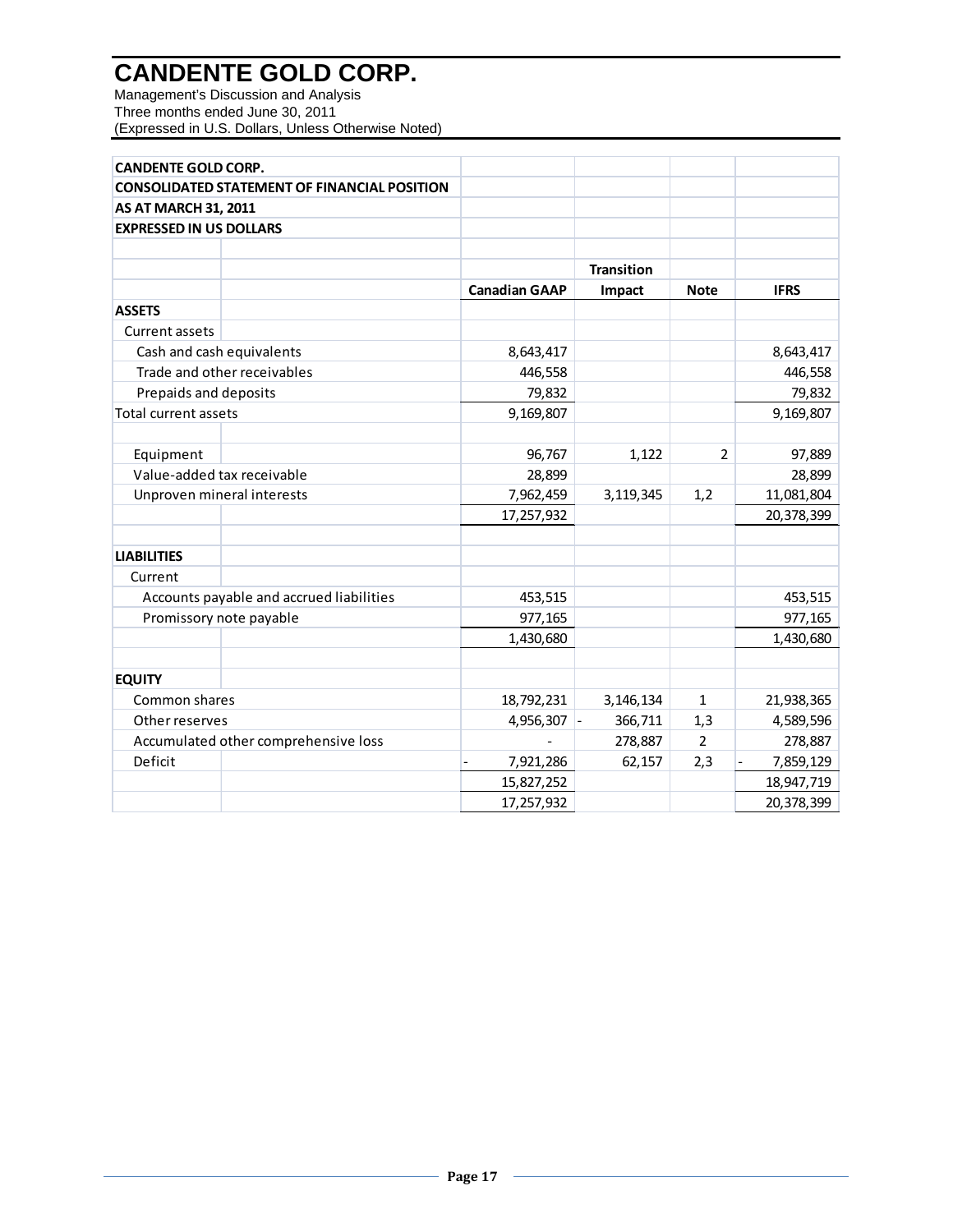Management's Discussion and Analysis Three months ended June 30, 2011 (Expressed in U.S. Dollars, Unless Otherwise Noted)

## *Reconciliations of total comprehensive income*

Reconciliations between the Canadian GAAP and IFRS total comprehensive income for the period ended June 30, 2010 and year ended March 31, 2011 are provided below.

| <b>CANDENTE GOLD CORP.</b>                  |                                                     |                           |                   |                |                           |
|---------------------------------------------|-----------------------------------------------------|---------------------------|-------------------|----------------|---------------------------|
|                                             | <b>CONSOLIDATED STATEMENT OF COMPREHENSIVE LOSS</b> |                           |                   |                |                           |
|                                             | THREE MONTHS ENDED JUNE 30, 2010                    |                           |                   |                |                           |
| <b>EXPRESSED IN US DOLLARS</b>              |                                                     |                           |                   |                |                           |
|                                             |                                                     |                           |                   |                |                           |
|                                             |                                                     |                           | <b>Transition</b> |                |                           |
|                                             |                                                     | <b>Canadian GAAP</b>      | Impact            | <b>Note</b>    | <b>IFRS</b>               |
| <b>General and Administrative</b>           |                                                     |                           |                   |                |                           |
| Depreciation                                |                                                     | 530                       |                   |                | 530                       |
| Audit and tax advisory                      |                                                     | 4,182                     |                   |                | 4,182                     |
| Bank charges and interest                   |                                                     | 1,950                     |                   |                | 1,950                     |
| Corporate development                       |                                                     | 74,888                    |                   |                | 74,888                    |
| Legal                                       |                                                     | 9,523                     |                   |                | 9,523                     |
| Management and office salaries and benefits |                                                     | 82,933                    |                   |                | 82,933                    |
| Office, rent and miscellaneous              |                                                     | 36,158                    |                   |                | 36,158                    |
| Travel and accomodations                    |                                                     | 22,777                    |                   |                | 22,777                    |
| Regulatory and filing fees                  |                                                     | 20,524                    |                   |                | 20,524                    |
| Shareholder communications                  |                                                     | 7,826                     |                   |                | 7,826                     |
| Share-based compensation expense            |                                                     | 429,339                   | 130,311           | 3              | 559,650                   |
| Interest and other income                   |                                                     | 9,760                     |                   |                | 9,760                     |
| Loss (gain) on foreign exchange             |                                                     | 152,678                   | 156,028           | $\overline{2}$ | 3,350                     |
|                                             |                                                     | 833,548                   |                   |                | 807,831                   |
|                                             |                                                     |                           |                   |                |                           |
| Exploration                                 |                                                     |                           |                   |                |                           |
| Depreciation                                |                                                     | 1,800                     |                   |                | 1,800                     |
| Assays                                      |                                                     | 7,601                     |                   |                | 7,601                     |
| Administration                              |                                                     | 144,396                   |                   |                | 144,396                   |
| Camp, field supplies and travel             |                                                     | 88,082                    |                   |                | 88,082                    |
| Drilling                                    |                                                     | 208,772                   |                   |                | 208,772                   |
| Equipment maintenance and rental            |                                                     | 2,496                     |                   |                | 2,496                     |
| Field support and personnel                 |                                                     | 22,405                    |                   |                | 22,405                    |
| Geological and geophysical                  |                                                     | 169,728                   |                   |                | 169,728                   |
|                                             |                                                     | 645,280<br>$\overline{a}$ |                   |                | 645,280<br>$\overline{a}$ |
| Net Loss                                    |                                                     | 1,478,828                 |                   |                | 1,453,111                 |
| Other comprehensive loss                    |                                                     |                           |                   |                |                           |
| Cumulative translation adjustment           |                                                     |                           | 158,413           | 2              | 158,413                   |
|                                             |                                                     |                           |                   |                | 158,413                   |
| Comprehensive loss                          |                                                     | 1,478,828                 |                   |                | 1,611,524                 |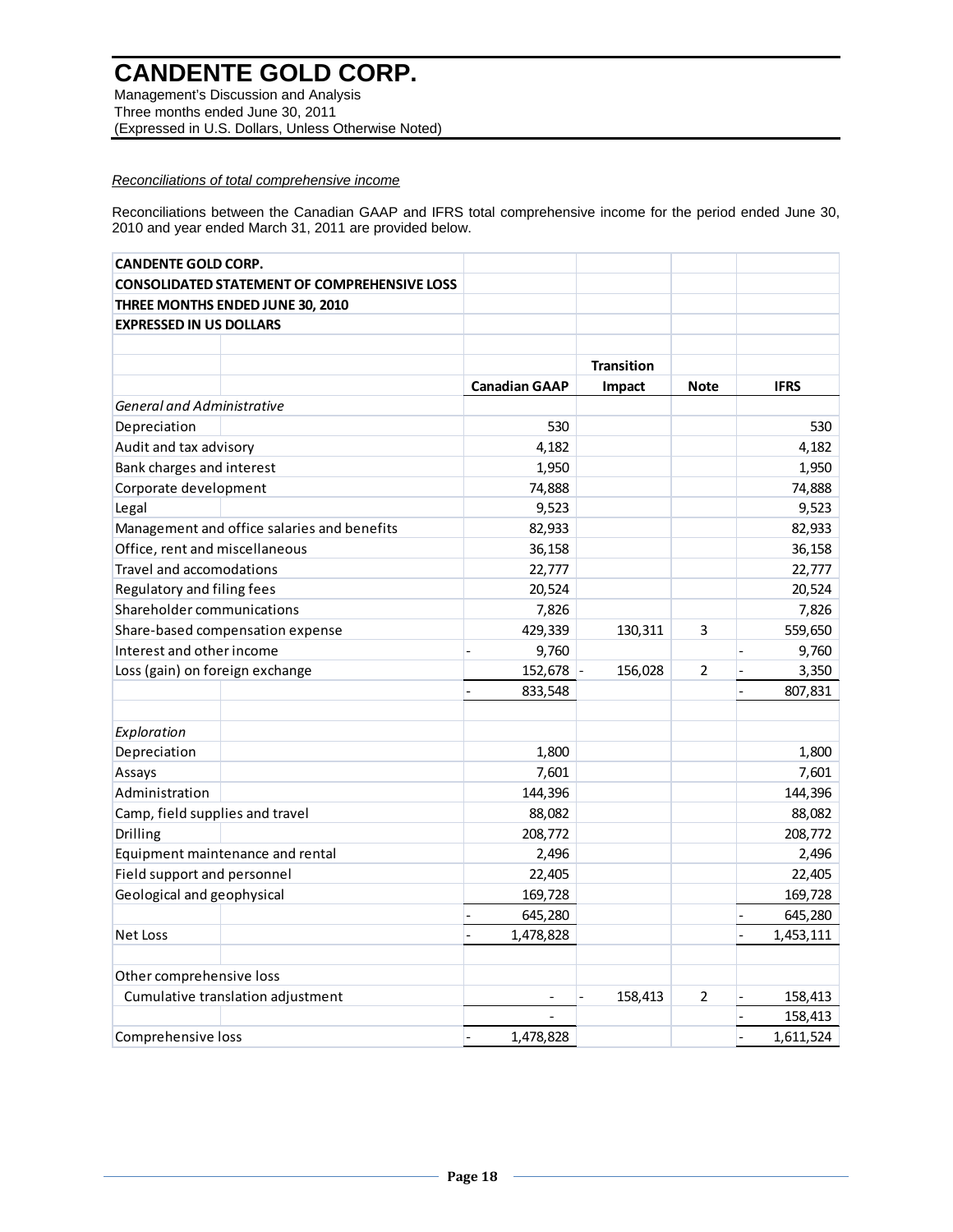Management's Discussion and Analysis Three months ended June 30, 2011 (Expressed in U.S. Dollars, Unless Otherwise Noted)

| <b>CANDENTE GOLD CORP.</b>                          |                             |                   |                          |             |  |  |  |  |
|-----------------------------------------------------|-----------------------------|-------------------|--------------------------|-------------|--|--|--|--|
| <b>CONSOLIDATED STATEMENT OF COMPREHENSIVE LOSS</b> |                             |                   |                          |             |  |  |  |  |
| YEAR ENDED MARCH 31, 2011                           |                             |                   |                          |             |  |  |  |  |
| <b>EXPRESSED IN US DOLLARS</b>                      |                             |                   |                          |             |  |  |  |  |
|                                                     |                             | <b>Transition</b> |                          |             |  |  |  |  |
|                                                     | <b>Canadian GAAP</b>        | Impact            | <b>Note</b>              | <b>IFRS</b> |  |  |  |  |
| <b>General and Administrative</b>                   |                             |                   |                          |             |  |  |  |  |
| Depreciation                                        | 10,674                      |                   |                          | 10,674      |  |  |  |  |
| Audit and tax advisory                              | 55,854                      |                   |                          | 55,854      |  |  |  |  |
| Bank charges and interest                           | 8,439                       |                   |                          | 8,439       |  |  |  |  |
| Corporate development                               | 116,611                     |                   |                          | 116,611     |  |  |  |  |
| Legal                                               | 39,223                      |                   |                          | 39,223      |  |  |  |  |
| Management and office salaries and benefits         | 279,117                     |                   |                          | 279,117     |  |  |  |  |
| Office, rent and miscellaneous                      | 160,733                     |                   |                          | 160,733     |  |  |  |  |
| Travel and accomodations                            | 42,187                      |                   |                          | 42,187      |  |  |  |  |
| Regulatory and filing fees                          | 105,289                     |                   |                          | 105,289     |  |  |  |  |
| Shareholder communications                          | 44,251                      |                   |                          | 44,251      |  |  |  |  |
| Share-based compensation expense                    | 1,431,199                   | 314,665           | 3                        | 1,116,534   |  |  |  |  |
| Interest and other income                           | 43,903                      |                   |                          | 43,903      |  |  |  |  |
| Loss (gain) on foreign exchange                     | 43,163                      | 256,551           | 2                        | 213,388     |  |  |  |  |
|                                                     | 2,206,511<br>$\overline{a}$ |                   | $\overline{\phantom{a}}$ | 2,148,397   |  |  |  |  |
|                                                     |                             |                   |                          |             |  |  |  |  |
| Exploration                                         |                             |                   |                          |             |  |  |  |  |
| Depreciation                                        | 13,587                      |                   |                          | 13,587      |  |  |  |  |
| Assays                                              | 105,977                     |                   |                          | 105,977     |  |  |  |  |
| Administration                                      | 716,467                     |                   |                          | 716,467     |  |  |  |  |
| Camp, field supplies and travel                     | 576,779                     |                   |                          | 576,779     |  |  |  |  |
| Drilling                                            | 1,911,906                   |                   |                          | 1,911,906   |  |  |  |  |
| Equipment maintenance and rental                    | 103,105                     |                   |                          | 103,105     |  |  |  |  |
| Field support and personnel                         | 90,917                      |                   |                          | 90,917      |  |  |  |  |
| Geological and geophysical                          | 572,494                     |                   |                          | 572,494     |  |  |  |  |
|                                                     | 4,091,232<br>$\overline{a}$ |                   | $\overline{a}$           | 4,091,232   |  |  |  |  |
| <b>Net Loss</b>                                     | 6,297,743<br>$\overline{a}$ |                   | $\overline{a}$           | 6,239,629   |  |  |  |  |
|                                                     |                             |                   |                          |             |  |  |  |  |
| Other comprehensive income                          |                             |                   |                          |             |  |  |  |  |
| Cumulative translation adjustment                   |                             |                   | $\overline{2}$           | 278,887     |  |  |  |  |
|                                                     |                             |                   |                          | 278,887     |  |  |  |  |
| Comprehensive loss                                  | 6,297,743                   |                   |                          | 5,960,742   |  |  |  |  |

# *Statement of cash flows*

The IFRS transition adjustments noted above did not have an impact on cash and cash equivalents. There was no change to cash (used in) provided by investing and financing activities.